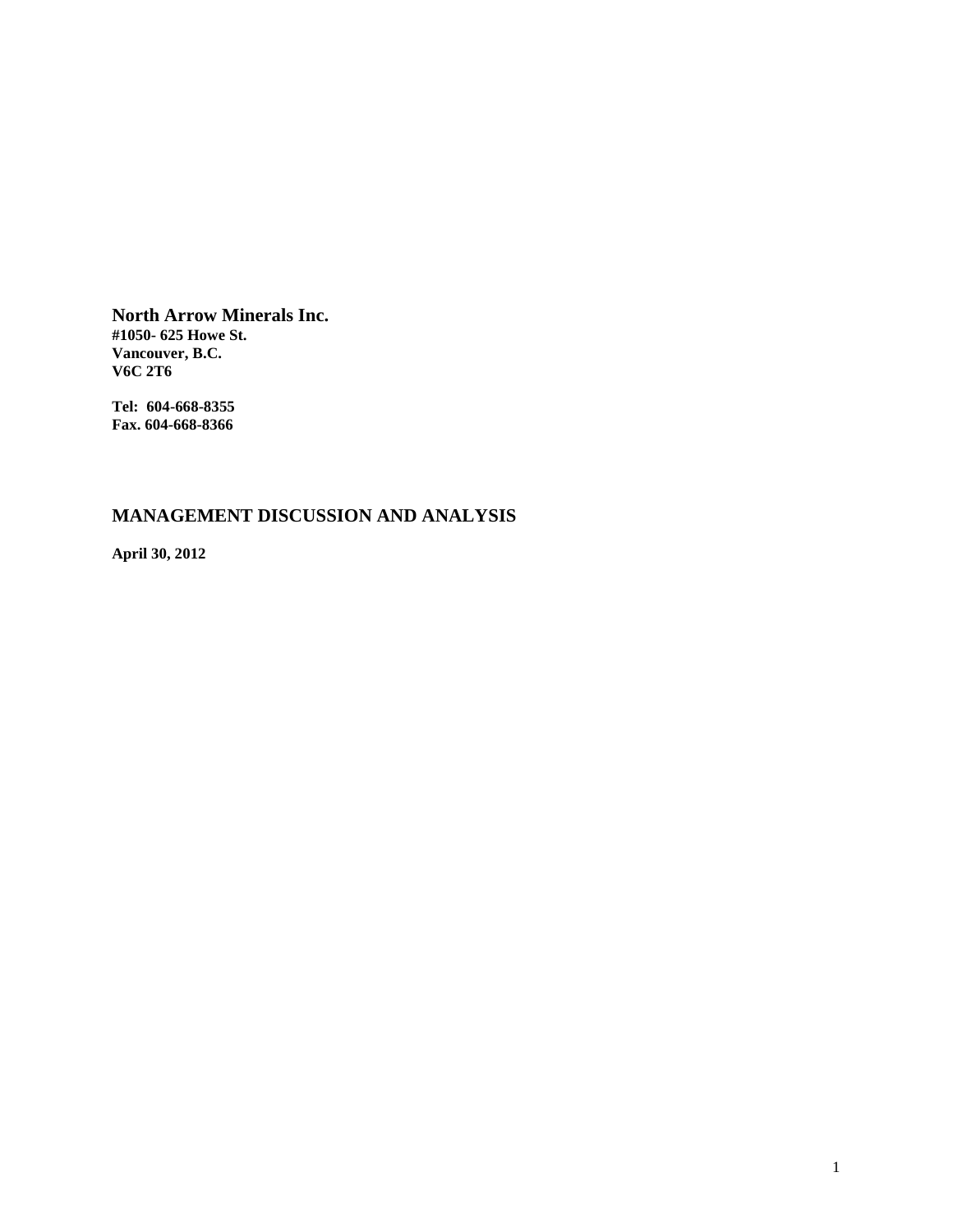# **Form 51-102 F1 Management Discussion and Analysis North Arrow Minerals Inc. ("North Arrow" or the "Company") Containing Information up to and including August 24, 2012**

### **Description of Business**

North Arrow Minerals is a well-established junior exploration company with a diversified portfolio including gold, base metal and diamond projects. Shares of the Company trade on the TSX Venture Exchange ("TSXV") under the symbol NAR.

North Arrow's key Canadian projects include: the Lac de Gras (Northwest Territories) diamond project within 10 km of the Diavik diamond mine, the Contwoyto (Nunavut) gold project adjacent to Elgin Mining's Lupin gold mine and the Hope Bay ORO gold project (Nunavut) located immediately north of Newmont Mining Corporation's Hope Bay gold project. Most of North Arrow's Canadian property field programs are funded through option or joint venture agreements, allowing the Company to focus its resources on the acquisition and development of new gold and base metal advanced exploration properties.

The following discussion and analysis of the Company's financial condition and results of operations for the year ended April 30, 2012 should be read in conjunction with the audited financial statements of the Company for the year ended April 30, 2012 together with the notes thereto. The Company's financial statements for the year ended April 30, 2012 have been prepared in accordance with International Financial Reporting Standards ("IFRS"). An explanation of the effect of the Company's transition from Canadian GAAP to IFRS can be found in Note 17 of the consolidated financial statements for the year ended April 30, 2012 and under "Changes in Accounting Policy" below.

Unless otherwise noted, all currency amounts are stated in Canadian dollars.

### **Forward-Looking Statements**

This document may contain "forward-looking statements" within the meaning of Canadian securities legislation and the United States Private Securities Litigation Reform Act of 1995. These forward-looking statements are made as of the date of this document and the Company does not intend, and does not assume any obligation, to update these forward-looking statements, except as required by law.

Forward-looking statements relate to future events or future performance and reflect management's expectations or beliefs regarding future events and include, but are not limited to, statements with respect to the estimation of mineral reserves and resources, the realization of mineral reserve estimates, the timing and amount of estimated future production, costs of production, capital expenditures, success of mining operations, environmental risks, unanticipated reclamation expenses, title disputes or claims and limitations on insurance coverage.

These forward-looking statements include, among others, statements with respect to the Company's objectives for the ensuing year, our medium and long-term goals, and strategies to achieve those objectives and goals, as well as statements with respect to our beliefs, plans, objectives, expectations, anticipations, estimates and intentions. The words "may," "could," "should," "would," "suspect," "outlook," "believe," "plan," "anticipate," "estimate," "expect," "intend," and words and expressions of similar import are intended to identify forward-looking statements. In particular, statements regarding the Company's future operations, future exploration and development activities or other development plans contain forward-looking statements.

All forward-looking statements and information are based on the Company's current beliefs as well as assumptions made by and information currently available to the Company concerning anticipated financial performance, business prospects, strategies, regulatory developments, development plans, exploration, development and mining activities and commitments. Although management considers these assumptions to be reasonable based on information currently available to it, they may prove to be incorrect.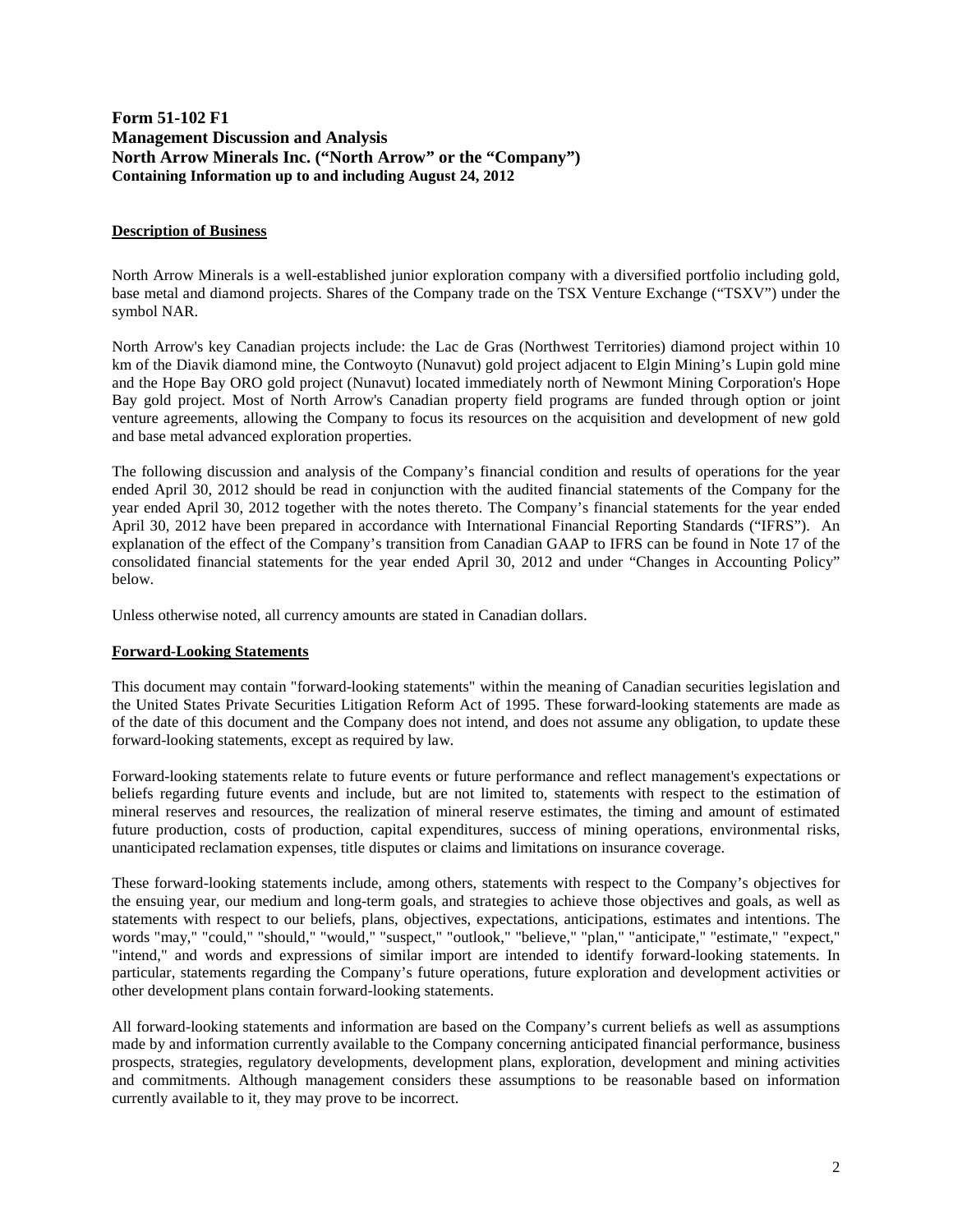By their very nature, forward-looking statements involve inherent risks and uncertainties, both general and specific, and risks exist that predictions, forecasts, projections and other forward-looking statements will not be achieved. We caution readers not to place undue reliance on these statements as a number of important factors could cause the actual results to differ materially from the beliefs, plans, objectives, expectations, anticipations, estimates and intentions expressed in such forward-looking statements.

These factors include, but are not limited to, developments in world financial and commodity markets, risks relating to fluctuations in the Canadian dollar and other currencies relative to the US dollar, changes in exploration plans due to exploration results and changing budget priorities of the Company or its joint venture partners, changes in project parameters as plans continue to be refined; possible variations in ore reserves, grade or recovery rates; accidents, labour disputes and other risks of the mining industry; delays in obtaining governmental approvals or financing, the effects of competition in the markets in which the Company operates, the impact of changes in the laws and regulations regulating mining exploration and development, judicial or regulatory judgments and legal proceedings, operational and infrastructure risks, and the Company's anticipation of and success in managing the foregoing risks. The Company cautions that the foregoing list of factors that may affect future results is not exhaustive. When relying on our forward-looking statements to make decisions with respect to the Company, investors and others should carefully consider the foregoing factors and other uncertainties and potential events. The Company does not undertake to update any forward-looking statement, whether written or oral, that may be made from time to time by the Company or on our behalf, except as required by law.

### **Highlights for the year ended April 30, 2012 and subsequent events up to August 24, 2012**

North Arrow maintains a diversified portfolio of projects designed to provide a breadth of opportunity to discover metal resources. The Company's primary focus is on northern Canadian jurisdictions that are underexplored, and which in many cases have opportunities in close proximity to known deposits and mines. Where possible, the Company has entered into joint venture agreements on these projects to reduce the costs of exploration and capitalize on additional technical expertise.

In the year ending April 30, 2012 the Company endeavoured to broaden its exploration strategy by also including exploration projects in proven mining areas within stable jurisdictions of South America. In keeping with these strategies, the Company added new projects for evaluation in both North and South America, conducted exploration programs to advance existing properties, and in some cases completed evaluations that resulted in the termination of properties that were not deemed to have further potential for a significant return on investment. Highlights of these actions include:

- ∗ In June and September of 2011, the Company acquired by staking, five mineral claims with known gold occurrences, in the Contwoyto Lake area of Nunavut, near the past producing Lupin gold mine and the Company's Butterfly gold prospect. Collectively, these new mineral claims and the Company's nearby Pan and Butterfly mining leases comprise the Contwoyto gold project.
- ∗ In July 2011, the Company announced that it had executed a Letter of Intent ("LOI") to acquire the Aqua Grande project. Under the terms of the LOI, if North Arrow executed a definitive agreement, it could acquire a 100% interest in the property, subject to a 1.5% net smelter royalty, by making payments totaling \$10 million over five years and completing a feasibility study.
- ∗ In September 2011, the Company and Springbok Holdings Inc. ("Springbok") announced an option agreement regarding their Lac de Gras property with Harry Winston Diamond Mines Ltd. ("Harry Winston") and its wholly owned subsidiary, 6355137 Canada Inc. Under the terms of the agreement, the Company's Lac de Gras property, combined with adjoining mineral claims controlled by Harry Winston collectively form a "joint venture property" totaling over 307,000 acres. Harry Winston is to carry out exploration on the joint venture property, incurring at least \$5,000,000 in expenditures over a five year period in order for the option to vest. Upon vesting, Harry Winston and its subsidiary will hold a 55% interest and the Company and Springbok will equally share a 45% interest in the joint venture property.
- In September 2011, the Company carried out a rock sampling program in the Greenstone Lake showing area, which is part of the Company's Anialik project in Nunavut. Six of twelve samples from carbonate altered mafic volcanic rocks returned assays of greater than 1 g/t gold and included assays of 11.2, 6.8 and  $3.6$  g/t gold.
- In October 2011, the Company received complete assay results for its eleven hole, 1,225 metre drill program carried out on the Hope Bay ORO project in Nunavut. Ten of the 11 drill holes intersected the Elu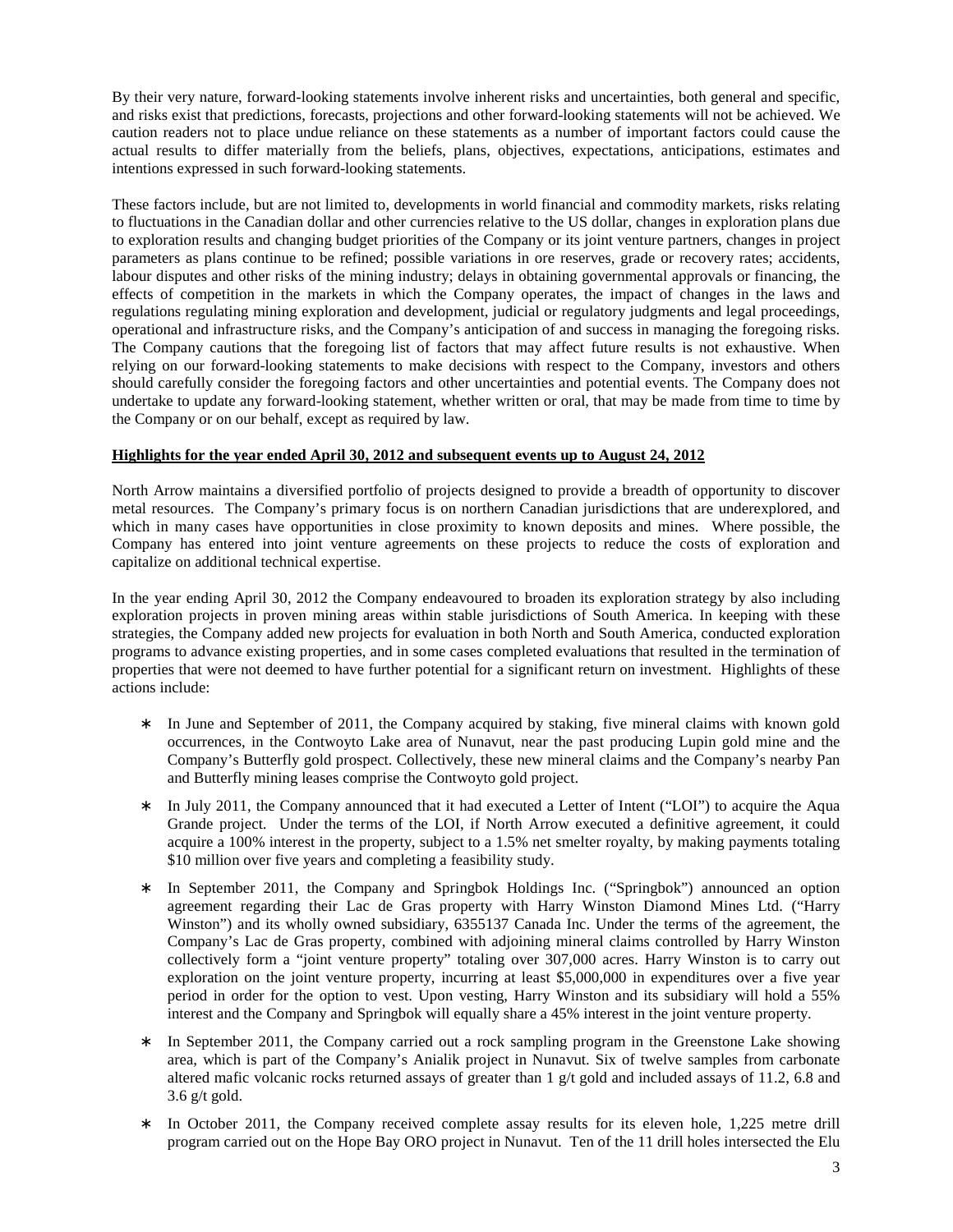shear and returned significant gold assays including 7.55 m grading 4.91 g/t gold and 2.00 m grading 20.22 g/t gold. The program was funded by Sennen Resources Ltd. ("Sennen") under the terms of an option agreement whereby Sennen may earn a 60% interest in the Hope Bay ORO project by spending \$5 million over a five year period.

- ∗ In January of 2012, the Company staked thirty-two additional mineral claims (1,652.8 acres) related to its Seagull Tin project located in the Yukon Territory. Of the total, sixteen claims (826.4 acres) were staked to cover tin greisen mineralization in the Eccles Ridge area and the remaining sixteen claims (826.4 acres) were staked to expand the land package around the Do Claims skarn and vein hosted tin showings and soil sample survey anomaly.
- ∗ In January of 2012, the Company received results for the 2011 Hammer diamond project (25% North Arrow / 75% Stornoway Diamond Corporation) drilling program. A total of 200.9 kilograms of drill core submitted for microdiamond recovery returned four diamonds greater than 0.106mm square mesh with the largest stone in the 1.18mm to 1.70mm size class. A total of 3.27 tonnes of core processed through a dense media separation facility returned eight diamonds greater than 0.3mm square mesh with one stone on the +5 DTC screen. No further work is planned and exploration expenditures totaling \$367,686 were written off for the period ended January 31, 2012.
- In February 2012, the Company announced the signing of a Letter of Intent ("LOI") to acquire a 100% interest in the El Tesoro copper-gold project which is located approximately 250 kilometres north of Santiago and 35 kilometres from the town of Illapel, in Region IV of Chile. At the completion of the due diligence period the Company decided not to proceed with a formal agreement to acquire an interest in the property.
- In June 2012, the Company entered into an agreement with Lupin Mines Incorporated, a wholly owned subsidiary of Elgin Mining Inc. Under the terms of the agreement Elgin can earn a 60% interest in the Company's Contwoyto gold project by spending \$6 million over a period of six years. The Contwoyto properties consist of six blocks (13,000 acres) of mining leases and claims located close to and adjoining the Lupin mine property, which is presently being explored by Elgin with the potential for restart of mining operations. The Contwoyto properties host a number of gold showings and untested geophysical anomalies and include the Dune and Pan prospects, located 25 km southeast and 12 km south of the Lupin mine, respectively.
- In July 2012, the Company announced that it had ceased all activities in Chile following a protracted legal dispute on the Agua Grande project and no further exploration work was planned for Chile.
- In August 2012, the Company entered into an option agreement with Strongbow Exploration Inc. on Strongbow's Snowbird Nickel project. Under the terms of the agreement and subject to the Company completing an equity financing by December 31, 2012, the Company can earn a 50% interest in the Snowbird project by incurring \$4 million in exploration expenditures prior to December 31, 2016, including a firm commitment to spend \$30,000 prior to December 31, 2012. Previous work by Strongbow has included airborne geophysical surveys, geochemical surveys, bedrock mapping and limited drilling. This work has identified a number of target areas where previously unknown mafic and ultramafic intrusions are coincident with electromagnetic and magnetic geophysical anomalies, geochemical anomalies and nickel-copper mineralization.

### Other Business:

In March 2012, the Company announced that, effective March 31, 2012, Mr. D. Grenville Thomas was appointed President and CEO of the Company. Mr. Thomas, who had been Chairman of the Company, replaced Mr. Brian McEwen.

In February 2012, the Company announced that it has appointed Mr. Wayne Johnstone as Chief Financial Officer, and Ms. Brenda Nowak as Corporate Secretary to the Company. Mr. Johnstone graduated from the University of British Columbia in 1977 with a Bachelor of Commerce (Finance) degree and in 1979 earned his chartered accountant designation. He has over 30 years of financial experience with public and private companies. Ms. Nowak has 20 years of experience in the securities legal industry during which time she has served as Corporate Secretary for several junior mining companies. Concurrently to these appointments, Ms. Zara Boldt resigned as Corporate Secretary and Controller as a result of ongoing business commitments.

In February 2012, the Company announced a non-brokered private placement of up to 2,000,000 flow-through shares at a price of \$0.18 per flow-through share and 10,000,000 units at a price of \$0.13 per share for potential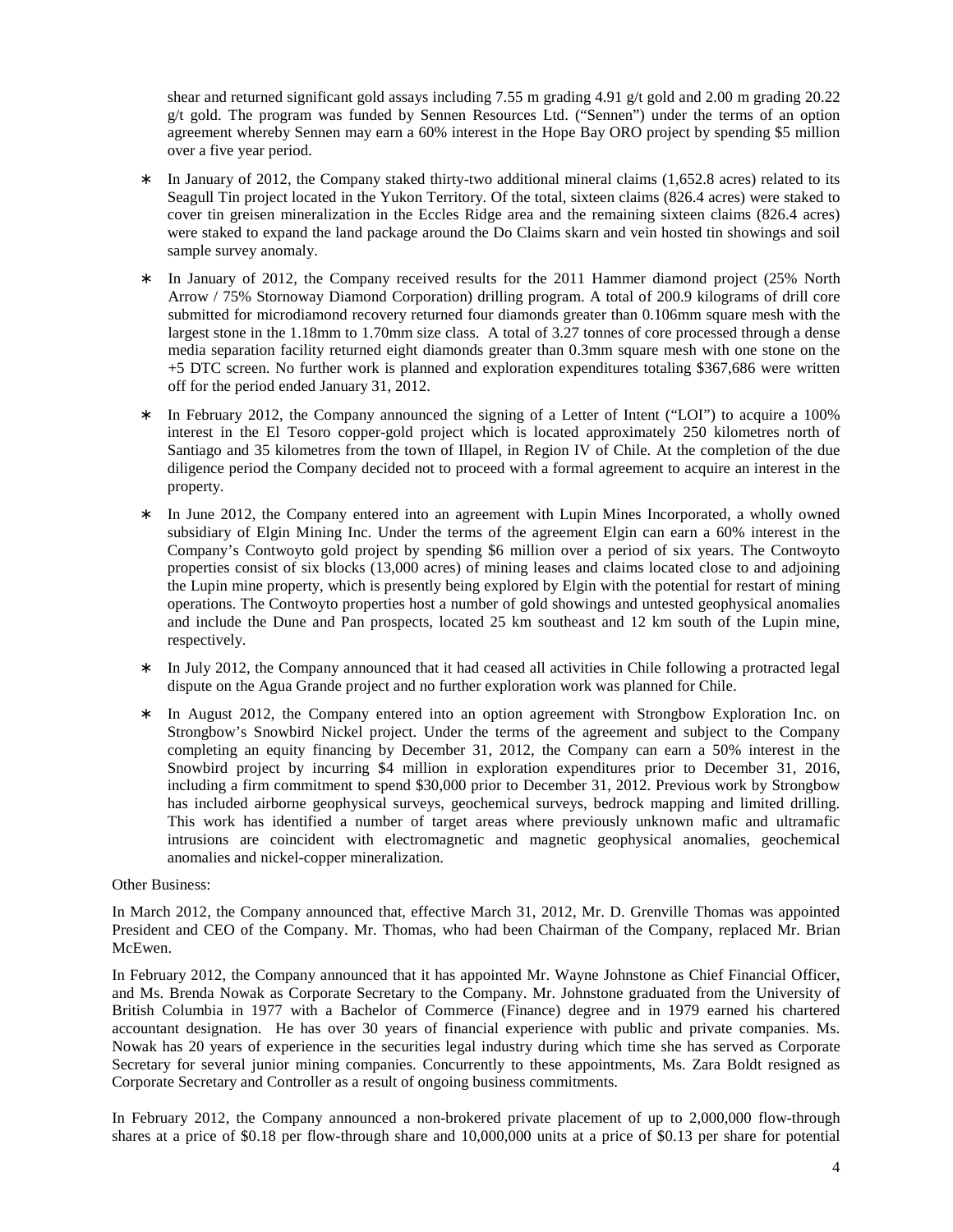gross proceeds of up to \$1,660,000, subject to receipt of the required regulatory approvals. Subsequently it was decided not to proceed with this private placement.

### **Exploration Projects Overview**

An overview of the exploration activities for the Company follows. For additional details the reader is referred to

the Company's continuous disclosure documents available on SEDAR (www.sedar.com).

|                                                | <b>April 30, 2011</b> | Expended<br>During<br>the Year | Write-offs &<br>Recoveries<br>During the Year | <b>April 30, 2012</b> |
|------------------------------------------------|-----------------------|--------------------------------|-----------------------------------------------|-----------------------|
| Gold and Base Metal Properties, NWT, Yukon and |                       |                                |                                               |                       |
| Nunavut                                        |                       |                                |                                               |                       |
| <b>Exploration costs</b>                       | \$<br>22,994          | \$<br>48.018                   | \$<br>(12, 631)                               | \$<br>58,381          |
| Acquisition costs                              | 136,283               | 51,116                         | (34, 363)                                     | 153,036               |
| Geological and assays                          | 6,561                 | 4,348                          | (5,113)                                       | 5,796                 |
| Office and salaries                            | 20,489                | 4,949                          | (3, 115)                                      | 22,323                |
|                                                |                       |                                |                                               |                       |
|                                                | 186,327               | 108,431                        | (55, 222)                                     | 239,536               |
| Lithium Properties, Nunavut and NWT            |                       |                                |                                               |                       |
| <b>Exploration costs</b>                       | 39,708                | 16,647                         | (56, 355)                                     |                       |
| Acquisition costs                              | 14,666                | 248                            | (14, 914)                                     |                       |
| Geological and assays                          | 11,464                | 211                            | (11,675)                                      |                       |
| Office and salaries                            | 9,973                 | 2,631                          | (12,604)                                      |                       |
|                                                |                       |                                |                                               |                       |
|                                                | 75,811                | 19,737                         | (95, 548)                                     |                       |
| Lithium Property, USA                          |                       |                                |                                               |                       |
| <b>Exploration costs</b>                       |                       | 7,598                          | (7,598)                                       |                       |
| Acquisition costs                              |                       | $\overline{\phantom{a}}$       |                                               |                       |
| Geological and assays                          |                       | 1,548                          | (1,548)                                       |                       |
| Office and salaries                            |                       | 1,168                          | (1,168)                                       |                       |
|                                                |                       | 10,314                         | (10, 314)                                     |                       |
| Diamond Properties, NWT and Nunavut            |                       |                                |                                               |                       |
| <b>Exploration</b> costs                       | 252,487               | 320,162                        | (337, 947)                                    | 234,702               |
| Acquisition costs                              | 22,364                | 24,467                         | (3,913)                                       | 42,918                |
| Geological and assays                          | 153,264               | 225                            |                                               | 153,489               |
| Office and salaries                            | 129,642               | 22,792                         | (25, 826)                                     | 126,608               |
|                                                | 557,757               | 367,646                        | (367, 686)                                    | 557,717               |
| <b>TOTAL</b>                                   | \$<br>819,895         | \$<br>506,128                  | \$<br>(528, 770)                              | \$<br>797,253         |

Unless otherwise stated below, the Company's Canadian exploration activities are conducted under the supervision of Gordon Clarke, P.Geol. (NT&NU) the Company's Vice-President, Exploration. The Company's exploration activities in Chile were conducted under the supervision of Brian McEwan, P.Geol. Both Mr. McEwan and Mr. Clarke are considered to be qualified persons within the meaning of National Instrument ("NI") 43-101.

### *Gold and Base Metal Projects*

### Contwoyto Gold Project – Nunavut

The Company's Contwoyto project is located near the past producing Lupin gold mine in Nunavut and consists of five claims and two leases. In the spring of 2011, Elgin Mining Inc. ("Elgin") purchased the Lupin gold mine from Minerals and Metals Group and is actively carrying out new exploration, including diamond drilling on the Lupin mine leases.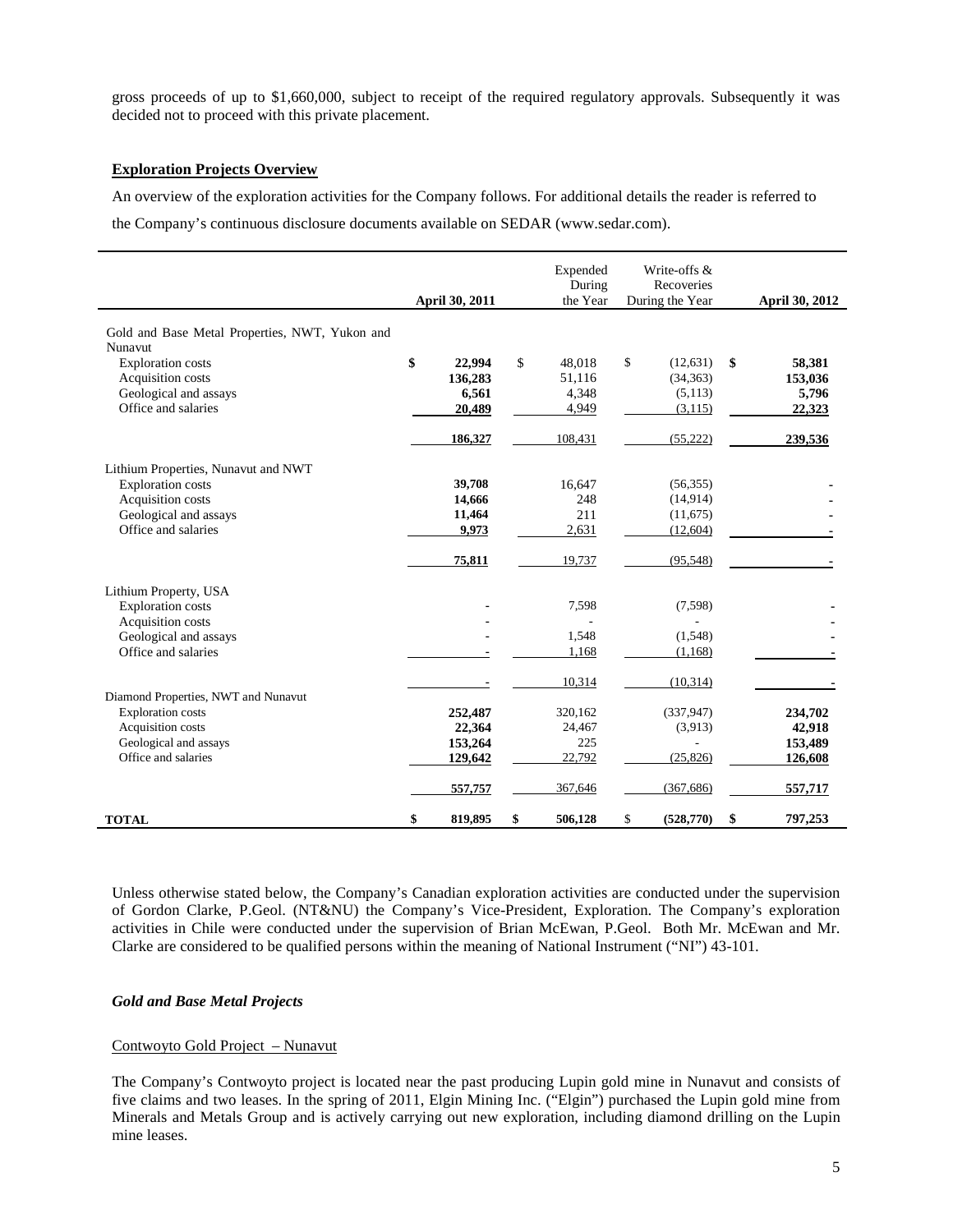The Company's claims contain known gold occurrences that have been subjected to various levels of mineral exploration up to and including diamond drilling. The Company's mining leases 3362 and 3407 contain the Dune and Pan gold prospects respectively. Management believes that there is the potential to outline additional mineralization at Pan and Dune, as well as elsewhere within the Contwoyto claims and leases.

In June 2012, the Company entered into an agreement with Lupin Mines Incorporated, a wholly owned subsidiary of Elgin. Under the terms of the agreement Elgin can earn a 60% interest in the Company's Contwoyto properties by spending \$6 million over a period of six years. The Contwoyto properties consist of six blocks (13,000 acres) of mining leases and claims located close to and adjoining the Lupin mine property, which is presently being explored by Elgin with the potential for restart of mining operations.

### Hope Bay ORO Gold Project – Nunavut

The Company's 100% owned ORO gold property is located in the Hope Bay Volcanic Belt (HBVB) in Nunavut and is the only strategically located land holding in the HBVB that is not held by Hope Bay Mining Ltd. (a wholly owned subsidiary of Newmont Mining Corporation). Newmont estimates that current potential resources within the HBVB are approximately 9 million ounces of gold, including the Doris, Madrid and Boston deposits (www.newmont.com/north-america). The Company's Hope Bay ORO Project is under option to Sennen Resources Ltd. ("Sennen"), and Sennen may earn up to a 60% interest in the project by making an initial cash payment of \$50,000 (received) and spending \$5 million over a five year period. A minimum expenditure of \$500,000 is required in the first year (complete). The Company is conducting the exploration program described below on Sennen's behalf.

The ORO leases cover an area of 40 sq. km that adjoins Hope Bay Mining Ltd.'s property with the Doris deposit located only 3.25 km to the south. The Doris deposit contains an indicated resource of 798,000 ounces of gold at a grade of 19.31g/t. Mineralization at Doris occurs along a well-defined stratigraphic volcanic contact, which extends northward onto the Company's property. The ORO leases host numerous gold showings and potentially gold bearing structures including the Elu shear zone and Wombat zone.

An eleven hole, 1,225 metre exploration program to explore the Ida Point prospect commenced in late July 2011 and was finished at the end of August 2011. The drilling tested 300 metres of strike length and all holes but one intersected the Elu shear and returned significant gold values including 7.55 metres grading 4.91 g/t gold and 2.00 metres grading 20.22 g/t gold. Substantial gold values were also returned for the Elu splay and Elu shear east, which occur sub parallel to the Elu shear to the northwest and the southeast of the Elu shear, respectively.

The most northerly intersection of the Elu shear was in hole 11-HB-10 where the host rock is a foliated feldspar quartz porphyry with moderate sericite alteration, quartz carbonate veining and related sulphide mineralization. The surface expression and all other intersections of the Elu shear are within an Archean mafic volcanic sequence. This means the Elu shear is not constrained by stratigraphy and is open to the north as well as down dip and to the south of current drilling. Hole 11-HB-03 which was collared approximately 50 m north of hole 11-HB-10 was terminated after drilling over 42 m of tonalite at the bottom of the hole. The discovery of the Elu shear in altered felsic intrusive rocks suggests that 11-HB-03 should have been allowed to continue farther to the east.

The 2011 drilling program has confirmed the continuity of gold mineralization along the Elu shear and that additional drilling is warranted to fully outline gold mineralization associated with this structure. Further work to identify other gold mineralized shears on the Oro property is also warranted and is planned for spring and summer 2013. This would include prospecting and the application of soil sampling to test for potentially hidden mineralized shears in overburden covered areas.

### Anialik Gold Project – Nunavut

The Greenstone Lake showing is located on a 762 acre portion of Inuit Owned Land parcel CO-30 under option from Nunavut Tunngavik Incorporated ("NTI") and forms part of the Anialik project. The initial Greenstone Lake showing was discovered in 1999 when a single sample returned 2.78 g/t gold from a quartz vein with 4% pyrite. Sampling in 2005 returned assays of over 1 g/t gold for six of eight samples described as being from sheared mafic volcanics with carbonate alteration and included assays of 33.83, 22.63 and 7.98 g/t gold. In September 2011, prospecting identified additional mineralized shears with six of twelve samples returning assays of greater than  $1 \frac{g}{t}$ and including assays of 11.2, 6.8 and 3.6 g/t gold. All samples were from shear zones within mafic volcanic flows,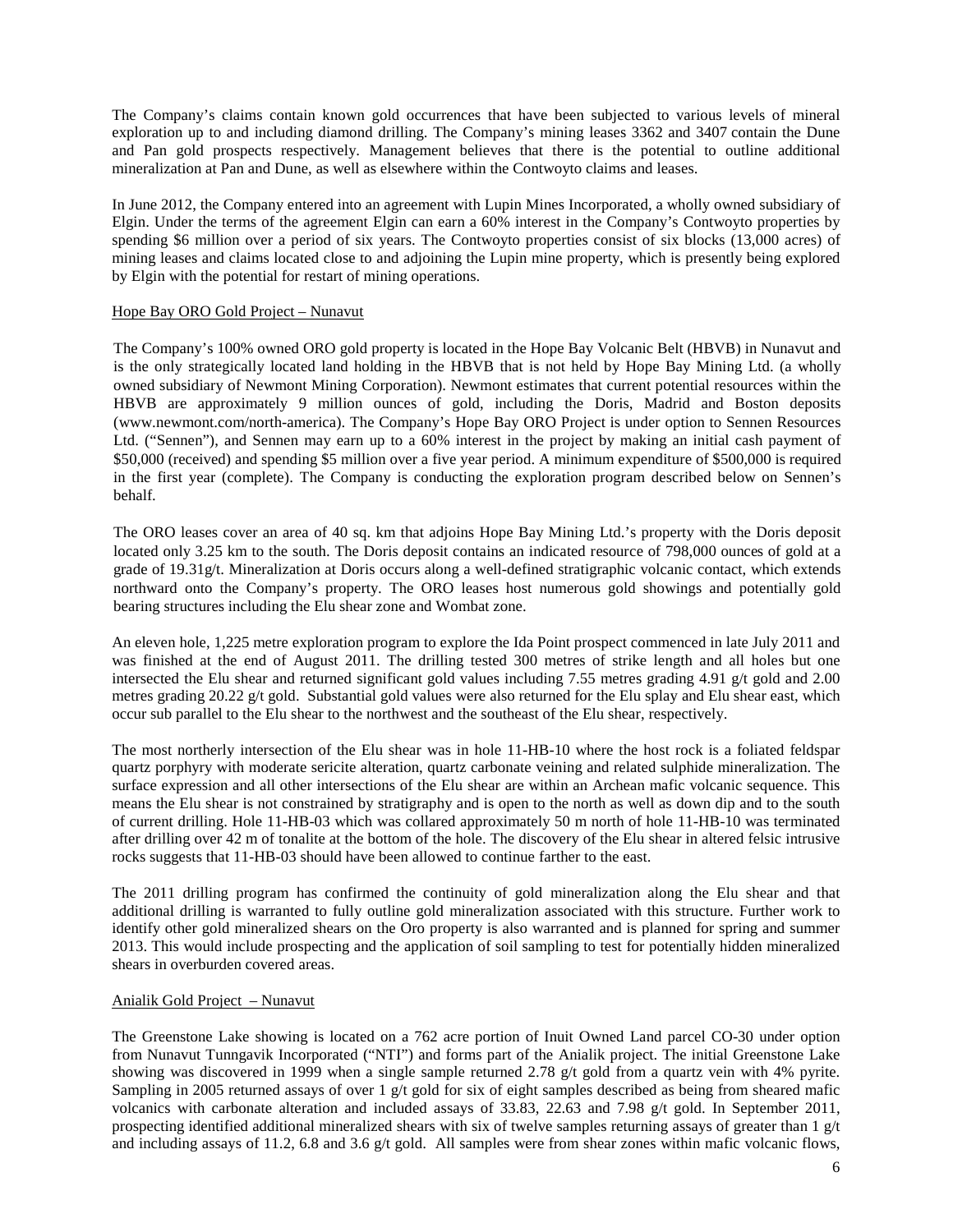tuffs and pillow lavas. The shear zones contain stringy quartz, and brown weathering carbonate, with accessory pyrite, and occasional arsenopyrite. Chlorite alteration is also prevalent. The shears strike just east of north, have sub-vertical dips and tend to occupy depressions. Width potential for individual shears is estimated between 1 to 20 metres. The sampling carried out to date has therefore identified a series of sub-parallel shears within a corridor measuring over 600 metres long and 50 metres wide. A program of detailed geologic mapping, sampling and ground geophysics is planned for the 2013 field season.

### Snowbird Project – Northwest Territories-Saskatchewan

In August 2012, the Company entered into an option agreement with Strongbow under which the Company could earn a 50% interest in Strongbow's Snowbird Nickel project. Under the terms of the agreement and subject to the Company completing an equity financing by December 31, 2012, the Company can earn a 50% interest by incurring \$4 million in exploration expenditures prior to December 31, 2016, including a firm commitment to spend \$30,000 prior to December 31, 2012.

The Snowbird project covers approximately 16,000 hectares (40,000 acres) along the southern extent of the Snowbird Tectonic Zone in northern Saskatchewan and southern Northwest Territories. The Snowbird Tectonic Zone is a geologic feature that is considered to be highly prospective for magmatic nickel copper sulphide mineralization and is known to host several deposits including Strongbow's Nickel King Ni-Cu-Co deposit in the Northwest Territories immediately to the north of the Snowbird project.

Exploration work previously completed by Strongbow has included airborne geophysical surveys, geochemical surveys, bedrock mapping and limited drilling. This work has identified a number of target areas where previously unknown mafic and ultramafic intrusions are coincident with electromagnetic and magnetic geophysical anomalies, geochemical anomalies and nickel-copper mineralization. The highest priority targets are located in the Opescal Lake area along the Saskatchewan – Northwest Territories border where a five kilometre long linear magnetic anomaly coincides with several electromagnetic conductors. These geophysical targets lie beneath glacial cover however they are within a broad area of mapped mafic and ultramafic rocks where prospecting has identified local occurrences of nickel-copper sulphide mineralization associated with norite and pyroxenite intrusions. Rocks collected in the area have returned values ranging from detection up to 1.17% Ni and 0.40% Cu. The Opescal Lake targets have never been previously drilled and will be a priority for ground geophysical surveys and diamond drilling during the winter of 2013.

### Seagull Tin Project – Yukon

In May 2011, the Company entered into an option agreement with Panarc Resources Ltd. ("Panarc") for the Seagull Tin project located approximately 156 km west of Watson Lake, Yukon. The project includes seventy-six claims totaling 3,925 acres staked by Panarc to cover historic tin showings. In the long-term the tin market is expected to remain strong, with the major demand being from the use of tin in solder for the growing electronics industry.

Under the terms of the agreement, the Company made an initial cash payment of \$15,000 to Panarc and issued 100,000 common shares valued at \$18,000. In addition, the Company must incur aggregate exploration expenditures of \$300,000 within a three-year period. Panarc will retain a royalty equal to 2.0% of net smelter returns, of which the Company may purchase one percentage point (1.0%) for \$1,000,000 such that the royalty would be reduced to 1.0%. At the time the agreement was executed, Panarc and the Company were related by virtue of a common director.

Tin mineralization within the project area is related to the mid –Cretaceous aged Seagull Batholith which has been mapped in outcrop over an area of 14x44 km. In July of 2011, a prospecting and sampling program was carried out over the project claims and adjacent areas. The program located two areas that returned significant rock grab sample assay results as well as anomalous soil sample results in an overburden covered area near one of the showings. The first showing consists of vein and skarn type mineralization with grab samples returning values from 0.8% tin up to 2.46% tin over a 400 metre strike length. There is an adjacent tin soil geochemical anomaly with values ranging from 200 to greater than 1000 ppm tin over a strike length of approximately 500 metres and a width of approximately 40 metres. Additional sampling is required to fully outline the extent of this soil anomaly and in January of 2012 an additional sixteen claims (826.4 acres) were staked to protect the land position in this area. The second showing was identified in the Eccles Ridge area and consists of greisen and vein mineralization with grab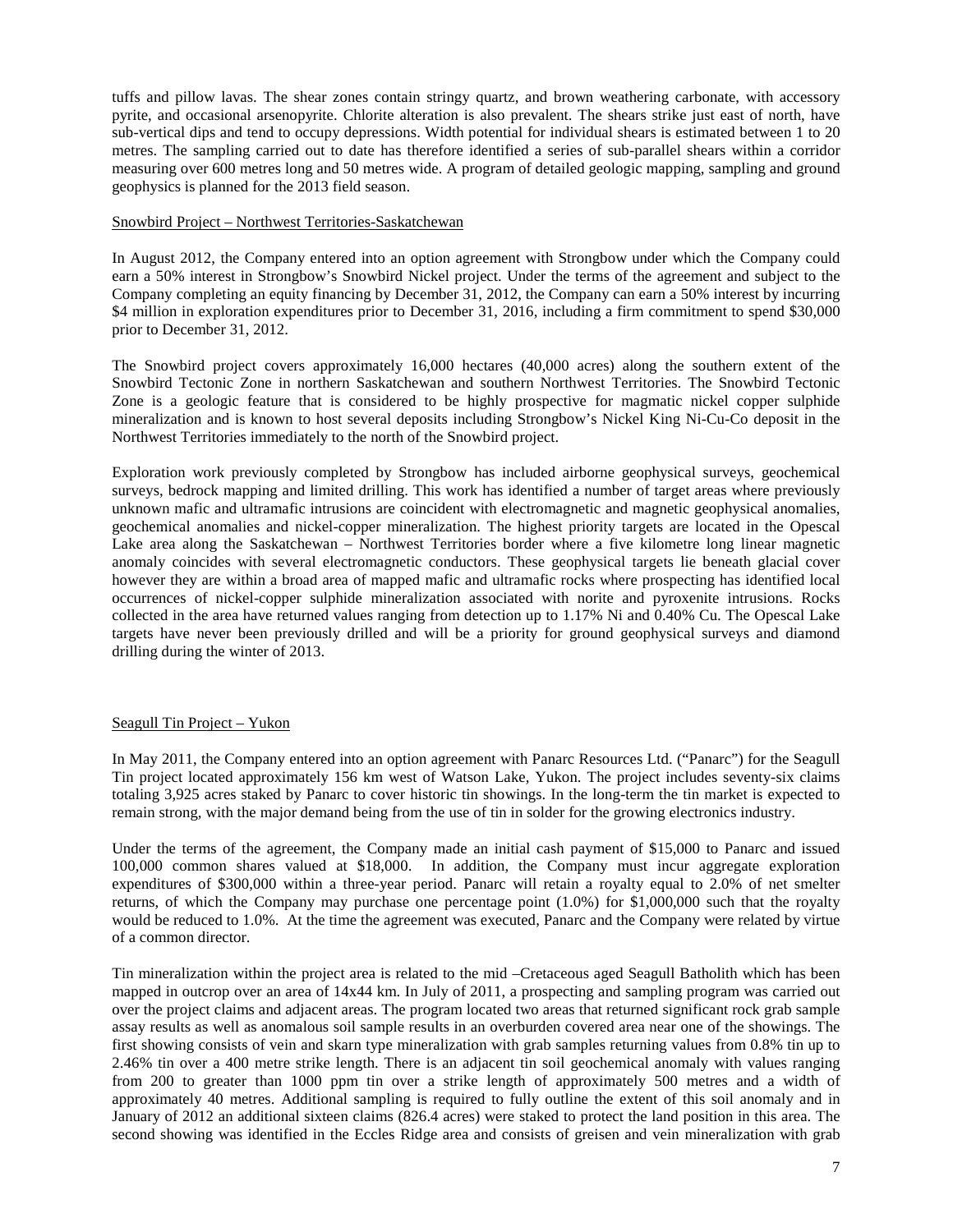samples returning from background values up to 1.5% tin. There is limited outcrop exposure in this area and additional work, including soil sampling should be carried out. The Eccles Ridge showing was on open ground and sixteen claims were staked in January 2012 to cover the showing and surrounding area. Work carried out in 2011 has secured land tenure for the original seventy-six claims and the Company has currently delayed follow up sampling and ground geophysical programs until the 2013 field season.

### *Diamond Projects*

### Lac de Gras Diamond Project – Northwest Territories

The Company's Lac de Gras project originally consisted of over 81,000 acres and was a 50-50 joint venture with Dr. Chris Jennings who subsequently assigned his interest to Springbok Holdings Inc. ("Springbok"). The 81,000 acre property is contiguous with a 226,000 acre block of claims held by Harry Winston Diamond Mines Ltd. ("Harry Winston"). Under the terms of an option agreement announced on September 6<sup>th</sup> 2011, the Company, Springbok and Harry Winston have agreed to amalgamate the two properties to form a "joint venture property" totaling over 307,000 acres. Harry Winston maintains an option to earn a 55% interest in the joint venture property by funding \$5,000,000 in exploration expenditures over a five year period. Upon exercising the option, a joint venture will be formed in which Harry Winston will hold a 55% interest and North Arrow and Springbok will equally share a 45% interest in the entire 307,000 acre joint venture property.

The joint venture property forms a very large, contiguous block of mineral claims and mining leases located within the prolific Lac de Gras diamondiferous kimberlite field in Canada's Northwest Territories, home to some of the richest diamond deposits in the world. The joint venture property directly adjoins the mineral leases that host the Diavik diamond mine, located only 10 km to the north. The Ekati diamond mine is located within 40 km to the northwest. The trend line defined by Diavik's mine project kimberlites runs directly through the centre of the joint venture property, while trend line defined by Ekati's mine project kimberlites crosses the western portion of the joint venture property.

Previous exploration has been carried out on portions of the joint venture property, but traditional surface till sampling for kimberlite mineral indicator trains has been hampered by thick glacial till cover. Preliminary work, including mapping local ice directions and till characteristics in preparation for a systematic basal till sampling program, has been carried out. Sampling is to be carried out using a helicopter portable reverse circulation drill capable of sampling a complete till column to reach basal till not accessed by previous sampling.

In July of 2012, Harry Winston notified the Company that planned work has been delayed due to lack of availability of the appropriate drilling equipment and the drilling program will commence as soon as permits are received and the appropriate equipment can be sourced.

### Hammer Diamond Project - Nunavut

The Hammer project is located in the Coronation diamond district of Nunavut and is a joint venture between Stornoway Diamond Corporation ("Stornoway") (75%) and the Company (25%). In July 2009, Stornoway notified the Company that a new kimberlite had been discovered on the Hammer property. Kimberlite bedrock was found within a prominent topographic low feature that is 225 m long, between 15 and 100 m wide, and has a surface expression of approximately 1 hectare. A diamond (+0.106mm) was recovered from a small sample (6.6 kg) of the discovered kimberlite bedrock.

A drilling program was completed in July 2011, with a total of twenty-one holes (1,800 m) completed and 930 meters of kimberlite recovered. The Hammer kimberlite appears to have an elongated surface expression of approximately 0.4 hectares, a confirmed depth extent of at least 200 meters, and consists of olivine-rich variably bedded volcaniclastic kimberlite. A total of 200.9 kilograms of drill core submitted for microdiamond recovery returned four diamonds greater than 0.106mm square mesh with the largest stone in the 1.18mm to 1.70mm size class. A total of 3.27 tonnes of core processed through a dense media separation facility returned eight diamonds greater than 0.3mm square mesh with one stone on the +5 DTC screen. No further work is planned and as such exploration expenditures totalling \$367,646 were written off for the period ended April 30, 2012.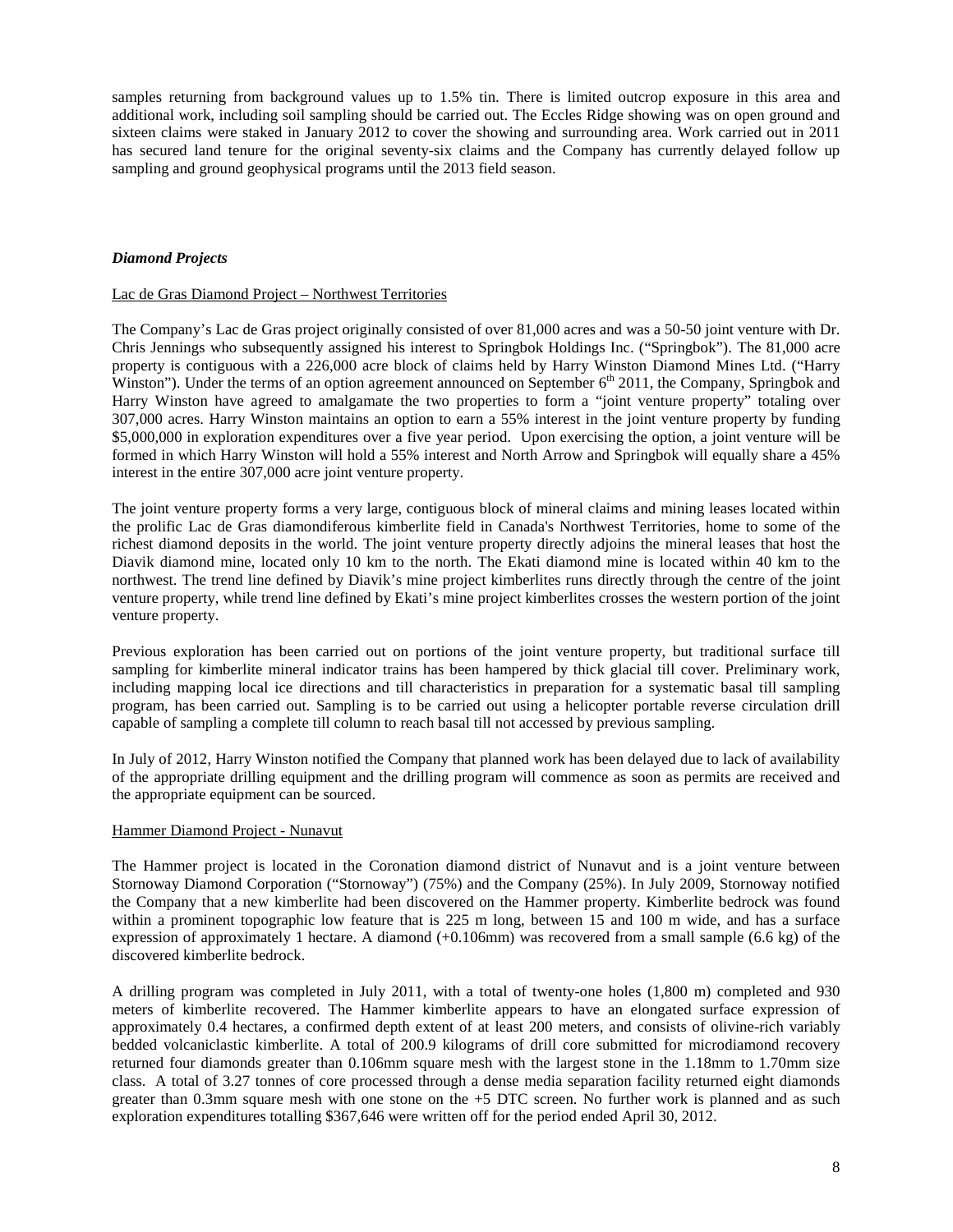### *Lithium Projects*

The Company maintains in good standing mining claims covering spodumene (lithium) rich pegmatites in the Northwest Territories (Phoenix project) and in Nunavut (Torp Lake project). The Company is currently considering various options to advance and further evaluate these properties.

### *Other Exploration Properties*

The Company maintains an interest in a number of additional, non-material exploration properties. The Company continues to review the available exploration data associated with these properties in an effort to evaluate ways to further advance these properties. Included in these properties are the Bamako gold project in Nunavut, the Run Lake base metal project in Nunavut and the Hay-Duck base metal property in the Northwest Territories.

## **FINANCIAL CONDITION, LIQUIDITY, CAPITAL RESOURCES, OPERATIONS AND FINANCIAL RESULTS**

### **Overall performance**

|                                      | April 30, 2012    | April 30, 2011     | May 1, 2010             |
|--------------------------------------|-------------------|--------------------|-------------------------|
| Current assets<br>Non-current assets | 93,331<br>798.243 | 837,012<br>821,480 | \$,153,159<br>2,153,378 |
| Liabilities                          | (1, 124, 949)     | (129.445)          | (191, 837)              |
| Shareholders' equity (deficiency)    | \$ (233,375)      | \$1,529,047        | \$ 3,114,700            |

In fiscal 2012, the Company raised \$1,000,000 by way of a convertible note providing funds for working capital. Since inception, the Company has maintained a diversified portfolio of projects with an initial focus on Northern Canada. During the year, the Company attempted to broaden its exploration strategy with reviews of projects in proven mining areas in South America and, as a result of this strategy, entered into letters of intent to acquire the Aqua Grande and El Tesoro properties in Chile and undertook due diligence work. This work on the Aqua Grande Property, raised title issues resulting in litigation, the write-off of all related property investigation costs and the cessation of operations in South America. In fiscal 2013, the Company intends to focus its efforts on Canadian property acquisitions and raising funds for operations.

### **Selected annual information**

|                              |    | April 30, 2012 | April 30, 2011 |                          |               | April 30, 2010 |
|------------------------------|----|----------------|----------------|--------------------------|---------------|----------------|
| Net Sales and total revenue  | S  |                | \$             | $\overline{\phantom{0}}$ | <sup>\$</sup> |                |
| Net loss for the year*       |    | (2,083,787)    |                | \$ (2,860,566)           |               | (2,755,107)    |
| Net loss per share*          | \$ | (0.04)         | \$             | (0.05)                   | \$            | (0.08)         |
| Total assets*                | \$ | 891,574        | \$             | 1,658,492                | \$            | 3,363,074      |
| Total long-term liabilities* | \$ | 948,205        | \$             | Ξ.                       | -S            |                |
| Dividends declared           | \$ |                | \$             | -                        | -S            | ۰              |

∗ Financial information presented prior to May 1, 2010, the date of transition to International Financial Reporting Standards, has not been restated and accordingly is in accordance with Canadian Generally Accepted Accounting Principles.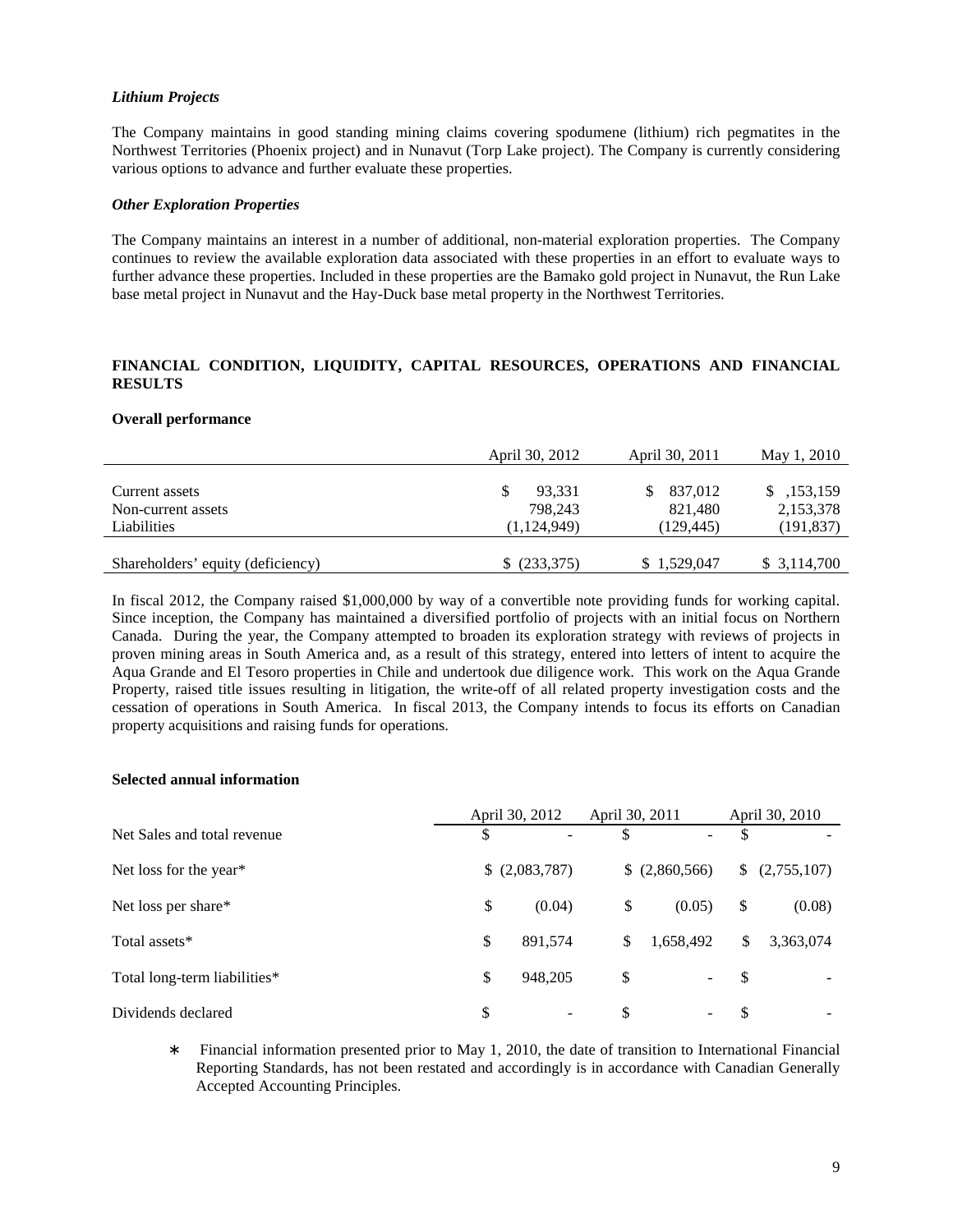### **Results of Operations**

During the year ended April 30, 2012 (the "current year"), the Company recorded a net loss of \$2,083,787 or \$0.04 per share. This is compared with a net loss of \$2,860,566 or \$0.05 per share for the year ended April 30, 2011 (the "comparative year"). The primary reason for the reduced loss for the current year is largely related to reduced writeoffs of exploration and evaluation assets offset by increases in legal fees, property investigation costs, accretion and consulting fees.

Expenses for the current year increased \$731,136 from the comparative year with the most significant components being: share-based compensation charges \$176,357 (2011- \$88,046), salaries and benefits \$219,346 (2011- \$177,166), property investigation costs \$214,335 (2011- \$20,784), professional fees \$325,511 (2011- \$79,968) and consulting fees \$273,139 (2011- \$176,333). In addition to the expenses for the year, the Company incurred noncash accretion costs related to the convertible note of \$39,534 (2011- \$nil) and a write-off of \$528,770 (2011- \$2,047,974) of exploration and evaluation costs related to its' mineral properties.

Property investigation costs, the write-off of mineral properties, consulting and legal fees have contributed significantly to the current year's loss and reflect the Company's activities in South America and Canada. During the year the Company entered into letters of intent (LOI) for the acquisition of properties in Chile and initiated due diligence and exploration work. As part of the due diligence process related to the acquisition of a Chilean property the Company discovered significant title issues resulting in the Company initiating legal action. Accordingly, all related legal fees, exploration costs and consulting fees have been expensed in the current period.

During the year, current assets decreased from \$837,012 to \$93,331 and exploration and evaluation assets decreasing from \$819,895 to \$797,253. The reduction in assets was largely a result of the funding of ongoing operating activities, the costs associated with its activities in Chile and the write-off of certain of its Canadian property interests.

### **Summary of quarterly results**

The following table sets out selected unaudited quarterly financial information North Arrow Minerals Inc. and is derived from the Company's unaudited quarterly consolidated financial statements prepared by management. The Company's interim consolidated financial statements are prepared in accordance with IFRS and are expressed in Canadian dollars.

|                                 |                 | Income<br>or (Loss) from<br><b>Continued Operation</b><br>and Net Income<br>(Loss) |    | <b>Basic Earnings</b><br>(Loss) per share $^{(1)}$<br>from Continued<br><b>Operation and Net</b><br>Income (Loss) | Earnings (Loss) per<br>share |
|---------------------------------|-----------------|------------------------------------------------------------------------------------|----|-------------------------------------------------------------------------------------------------------------------|------------------------------|
| <b>Quarter Ending</b>           | Interest Income |                                                                                    |    |                                                                                                                   |                              |
| April 30, 2012                  | \$              | \$<br>(440,691)                                                                    | \$ | (0.01)                                                                                                            | \$<br>(0.01)                 |
| January 31, 2012                | \$<br>113       | \$<br>(855, 393)                                                                   | \$ | (0.02)                                                                                                            | \$<br>(0.02)                 |
| October 31, 2011                | \$<br>179       | \$<br>(380, 881)                                                                   | \$ | (0.01)                                                                                                            | \$<br>(0.01)                 |
| July 31, 2011                   | \$<br>943       | \$<br>(406, 822)                                                                   | \$ | (0.01)                                                                                                            | \$<br>(0.01)                 |
| April 30, $2011^{(1)}$          | \$<br>1,874     | \$<br>(2,152,683)                                                                  | \$ | (0.04)                                                                                                            | \$<br>(0.04)                 |
| January 31, 2011 <sup>(1)</sup> | \$<br>2,179     | \$<br>(121,088)                                                                    | \$ | (0.01)                                                                                                            | \$<br>(0.01)                 |
| October 31, $2010^{(1)}$        | \$<br>1,962     | \$<br>(425, 617)                                                                   | \$ | (0.01)                                                                                                            | \$<br>(0.01)                 |
| July 31, $2010^{(1)}$           | 795             | \$<br>(161, 178)                                                                   | \$ | (0.00)                                                                                                            | \$<br>(0.00)                 |

(1) Restated IFRS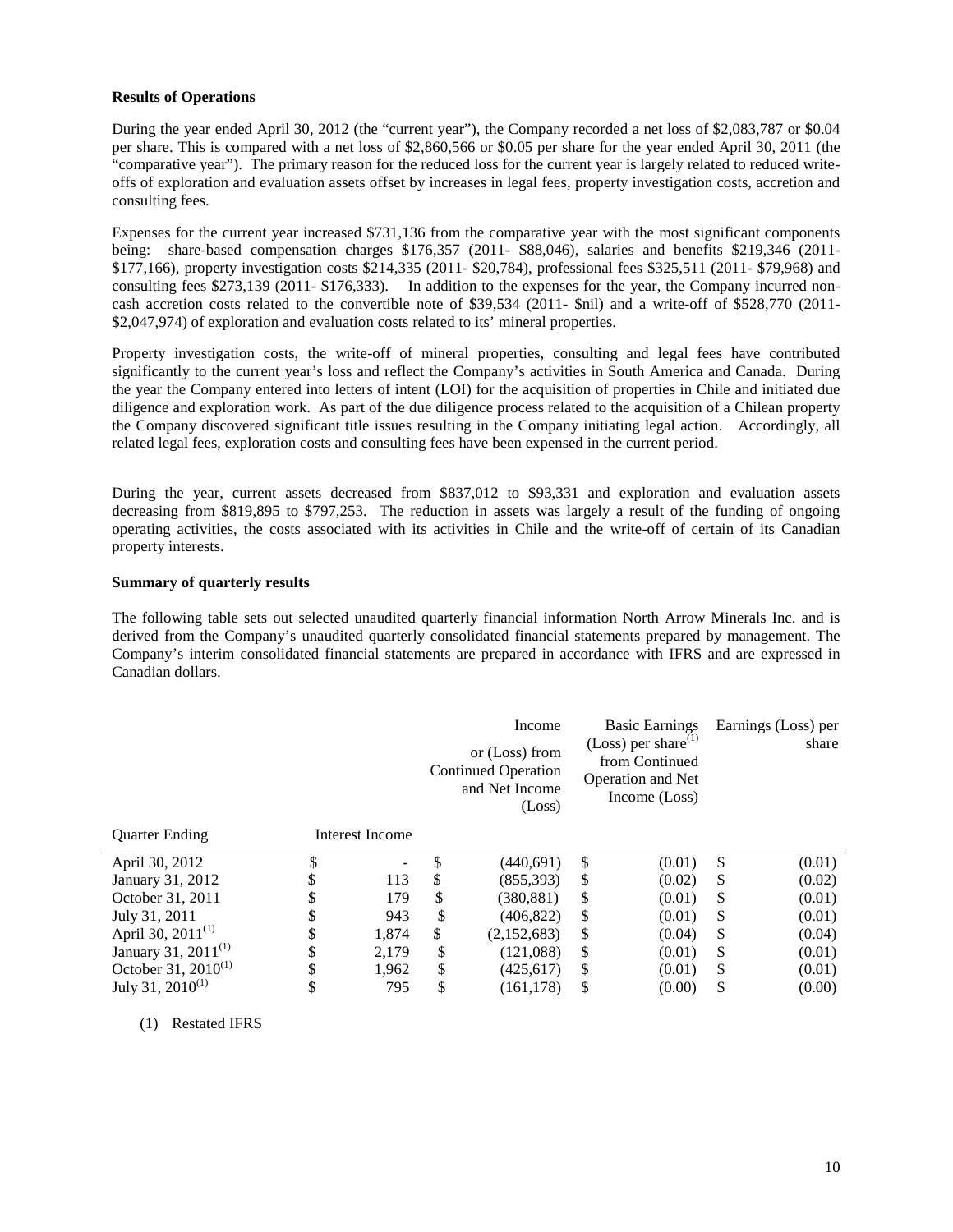### **Fourth Quarter**

The Company's quarterly results can be affected by many factors such as seasonal fluctuations, variations in capital markets, the write-off of capitalized amounts, stock-based compensation costs, tax recoveries and legal matters.

During the three months ended April 30, 2012 the Company incurred a loss of \$440,691 compared to a loss of \$2,152,683 for the comparative period of 2011. During the fourth quarter of 2012 the company wrote-off \$99,549 (2011- \$1,769,603) of mineral property costs and had expenses of \$340,301 (2011-\$387,038). In addition, the Company finalized its IFRS treatment of the convertible note.

### **Liquidity**

At April 30, 2012 the Company had a working capital deficiency of \$83,413 compared to working capital of \$707,567 at April 30, 2011. During the current year the Company's cash position was reduced by \$624,642 (2011- \$454,164) as a result of funding its operating and investing activities offset by the raising of \$1,000,000 (2011- \$1,176,867) through financing activities.

# Operating activities

During the year the Company's operating activities used \$1,202,425 (2011- \$778,414) of cash arising from the funding of a loss of \$2,083,787 (2011- \$2,860,566) adjusted for the adding back of non-cash items such as sharebased compensation \$176,357 (2011- \$88,046), write-offs \$528,770 (2011- \$2,047,974) accretion \$39,534 (2011- \$nil) and other non-cash working capital items \$136,701 (2011- use of \$54,868) such as changes in accounts receivable and payable.

### Investing activities

The Company's primary investing activity is the acquisition and exploration of mineral properties. During the year, the Company used \$422,217 (2011- \$852,617) to investigate acquisitions and explore its mineral property interests.

#### Financing activities

During the year, financing activities provided cash of \$1,000,000 from proceeds raised by way of the issuance of a convertible debenture (2011- \$1,176,867 from share issuances).

### **Capital Resources**

The Company's financial condition and future prospects are significantly affected by overall economic conditions. The Company has no source of operating revenue and relies on equity financings, joint ventures and warrant and stock option exercises to further exploration on its properties.

The Company's long-term financial success is dependent on management's ability to discover and develop economically viable mineral deposits. Actual funding requirements may vary from those planned due to a number of factors, including the progress of exploration activity and the Company's ability to raise additional funds on favourable terms. Management recognizes there will be risks involved that may be beyond their control. The Company intends to continue to use various strategies to minimize its dependence on equity capital, including the securing of joint venture partners where appropriate.

The Company's ability to generate cash is very much affected by the current market conditions, its share price and third party interest in its assets. In the current equity market, funds for companies at an early/grass-roots stage of exploration are limited and dilution to existing shareholders from an equity financing increases as the share price decreases. The Company has no credit facilities that could be used for ongoing operations because it has no operating cash flow.

In order to finance the Company's exploration programs and to cover administrative and overhead expenses, the Company raises money through equity sales, from the exercise of convertible securities and, in the past, from the sale of investments. Although the Company has had past success in obtaining financing, there can be no such assurance that it will be able to obtain adequate financing in the future or that the terms of any financing will be favourable. Many factors influence the Company's ability to raise funds, including the state of the resource market and commodities prices and, the climate for mineral exploration.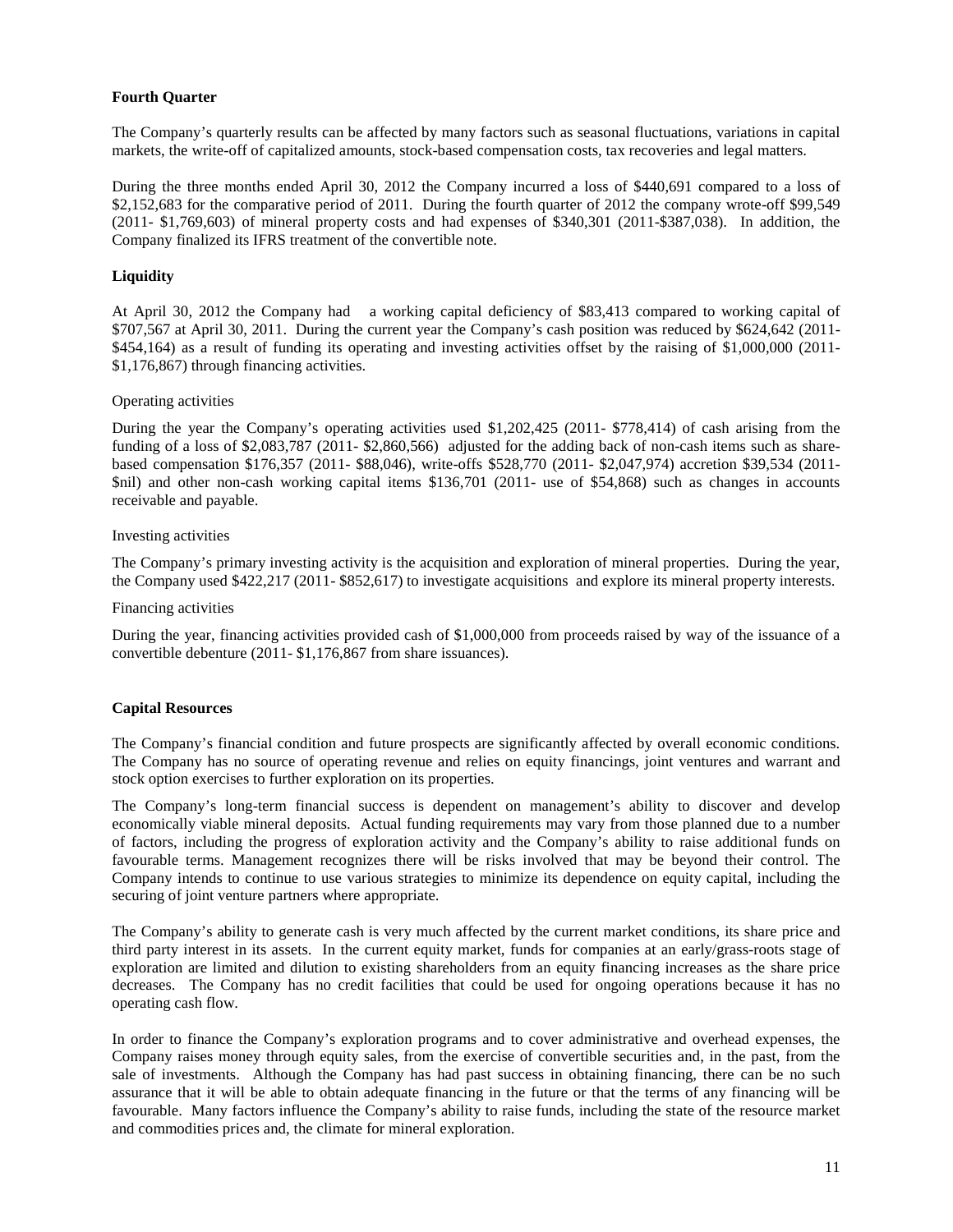The Company's management actively manages its landholdings in an effort to keep those landholdings with the greatest exploration potential in good standing for as long as possible. The Company's management regularly reviews its cash position against future plans and makes decisions regarding these plans accordingly.

The Company will have to raise additional funds to further exploration efforts at its various exploration properties and to maintain its listing on the TSXV. The Company is seeking to minimize variable expenses to the extent possible and to seek joint venture partners to continue to further exploration of its mineral properties.

### **Risks and Uncertainties**

### Industry

An investment in natural resource companies involves a significant degree of risk. The degree of risk increases substantially where the Company's properties are in the exploration as opposed to the development stage. Investment in the securities of the Company should be considered as highly speculative due to the nature of the Company's business. The following additional risk factors should be given special consideration.

### Exploration, Development and Mining Risks

Exploring and developing mineral resource projects bears a high potential for all manner of risks. Additionally, few exploration projects successfully achieve development due to factors that cannot be predicted or foreseen. Moreover, even one such factor may result in the economic viability of a project being detrimentally impacted such that it is neither feasible nor practical to proceed. Mineral exploration involves many risks, which even a combination of experience, knowledge and careful evaluation may not be able to overcome. Operations in which the Company has a direct or indirect interest will be subject to all the hazards and risks normally incidental to exploration, development and production of base/precious metals, any of which could result in work stoppages, damage to property, and possible environmental damage. If any of the Company's exploration programs are successful, there is a degree of uncertainty attributable to the calculation of ore resources and corresponding grades being mined or dedicated to future production. Until ore is actually mined and processed, quantity of reserves and grade must be considered as estimates only. In addition, the quantity of reserves may vary depending on metal prices. Any material change in quantity of reserves, grade or recovery ratio, may affect the economic viability of the Company's properties. In addition, there can be no assurance that metal reserves in small-scale laboratory tests will be duplicated in larger scale tests under on-site conditions or during production. The Company closely monitors its activities and those factors, which could impact them, and employs experienced consulting, engineering, and legal advisors to assist in its risk management reviews.

The Company's properties are currently being assessed for exploration and as a result, the Company has no source of operating cash flow. Failure to obtain additional financing could result in a delay or indefinite postponement of further exploration. Development of the Company's mineral properties will only follow upon obtaining satisfactory exploration results. Mineral exploration and development involves a high degree of risk and few properties that are explored are ultimately developed into producing mines. There is no assurance that the Company's mineral exploration and development activities will result in any discoveries of bodies of ore. The long-term profitability of the Company's operations will be in part directly related to the cost and success of its exploration programs, which may be affected by a number of factors. Substantial expenditures are required to establish reserves through drilling, to develop metallurgical processes to extract the metal from the resources and, in the case of new properties, to develop the mining and processing facilities and infrastructure at any site chosen for mining. Although substantial benefits may be derived from the discovery of a major mineralized deposit, no assurance can be given that minerals will be discovered in sufficient quantities to justify commercial operations or that the funds required for development can be obtained on a timely basis.

### Foreign Operation Risks

Historically, the majority of the Company's expenses have been denominated in Canadian Dollars so its exposure to foreign exchange risk has been limited. Exploration activities outside of Canada can expose the Company to foreign exchange risk. Presently, the Company does not use foreign-exchange contracts to mitigate this risk, but that may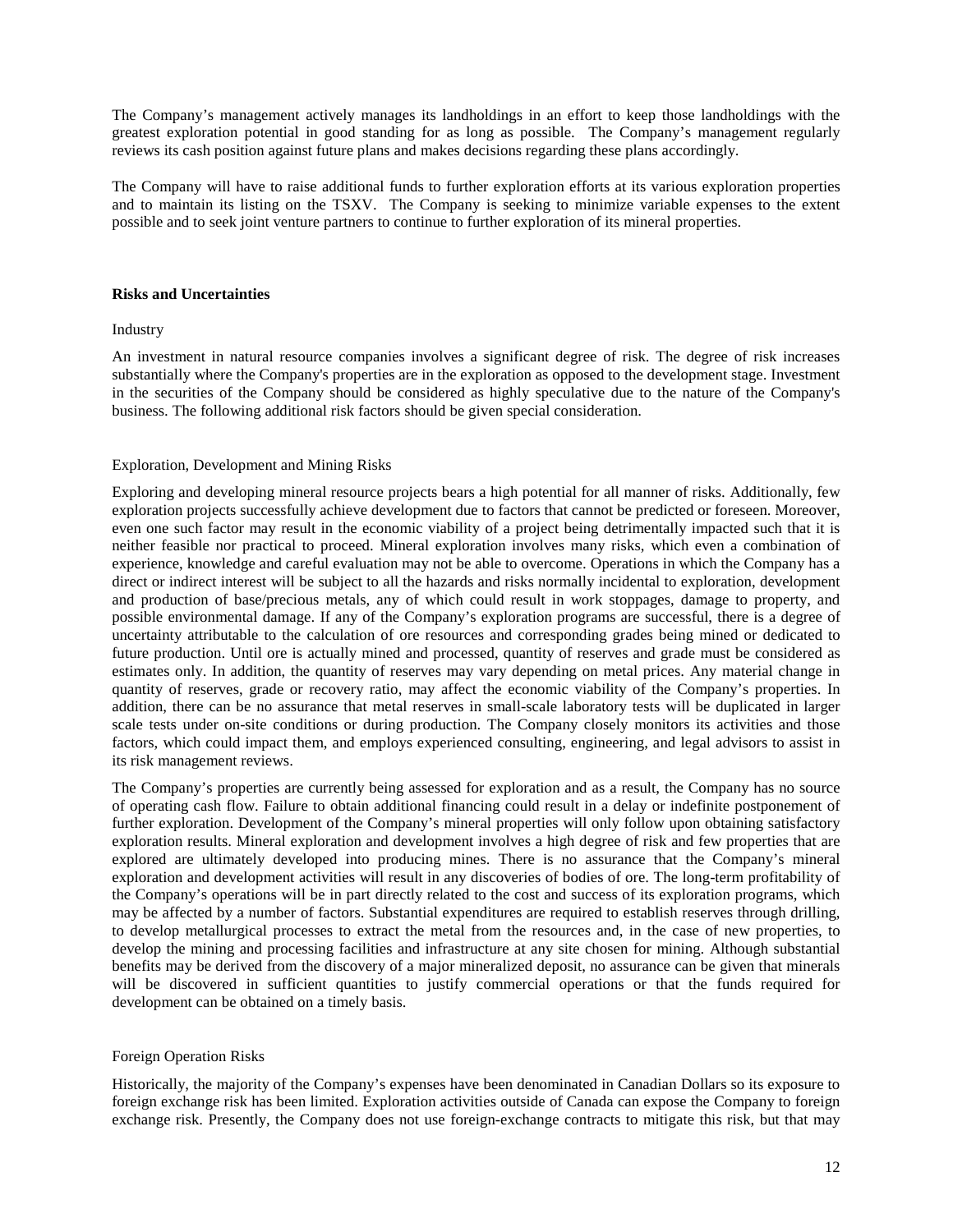change in future, depending upon the size of the Company's exploration programs denominated in currencies other than the Canadian Dollar.

### Insurance

The Company's involvement in the exploration for mineral properties may result in the Company becoming subject to liability for pollution, property damage, personal injury or other hazards. Although the Company may haveinsurance to address many risks, such insurance has limitations on liability that may not be sufficient to cover the full extent of such liabilities. In addition, such risks may not, in all circumstances be insurable or, in certain circumstances, the Company may elect not to obtain insurance to deal with specific risks due to the high premiums associated with such insurance or other reasons. The payment of such uninsured liabilities would reduce the funds available to the Company. The occurrence of a significant event that the Company is not fully insured against, or the insolvency of the insurer of such event, could have a material adverse effect on the Company's financial position, results of operations or prospects.

### Environmental Risks

All phases of the mineral exploration and development business present environmental risks and hazards and are subject to environmental legislation. Environmental legislation provides for, among other things, restrictions and prohibitions on spills, releases or emissions of various substances used and or produced in association mining exploration and mining operations. The legislation also requires that facility sites be operated, maintained, abandoned and reclaimed to the satisfaction of applicable regulatory authorities. Compliance with such legislation can require significant expenditures and a breach may result in the imposition of fines and penalties, some of which may be material. Environmental legislation is evolving in a manner expected to result in stricter standards and enforcement, larger fines and liability and potentially increased capital expenditures and operating costs. The discharge of pollutants into the air, soil or water may give rise to liabilities to foreign governments and third parties and may require the Company to incur costs to remedy such discharge. No assurance can be given that the application of environmental laws to the business and operations of the Company will not result in a curtailment of production or a material increase in the costs of production, development or exploration activities or otherwise adversely affect the Company's financial condition, results of operations or prospects.

### Prices, Markets and Marketing of Base/Precious Metals

The Company's revenues, if any, are expected to be in large part derived from the mining and sale of base/precious metals or interests related thereto. The price of those commodities has fluctuated widely, particularly in recent years, and is affected by numerous factors beyond the Company's control including international economic and political trends, expectations of inflation, currency exchange fluctuations, interest rates, global or regional consumptive patterns, speculative activities, increased production due to new mine developments and improved mining and production methods. The effect of these factors on the price of base/precious metals, and therefore the economic viability of any of the Company's exploration projects, cannot accurately be predicted.

The marketability of any minerals acquired or discovered may be affected by numerous factors which are beyond the control of the Company and which cannot be accurately predicted, such as the proximity and capacity of milling facilities, mineral markets and processing equipment and governmental regulations including regulations relating to royalties, allowable production and importing and exporting of minerals.

### Substantial Capital Requirements and Liquidity

The Company anticipates that it will make substantial capital expenditures for the acquisition, exploration, development and production of its mineral properties in the future. The Company currently has no revenue and may have limited ability to expend the capital necessary to undertake or complete future drilling programs. There can be no assurance that debt or equity financing, or cash generated by operations will be available or sufficient to meet these requirements or for other corporate purposes or, if debt equity financing is available, that it will be on terms acceptable to the Company. Moreover, future activities may require the Company to alter its capitalization significantly. The inability of the Company to access sufficient capital for its operations could have a material adverse effect on the Company's financial condition, results of operations or prospects.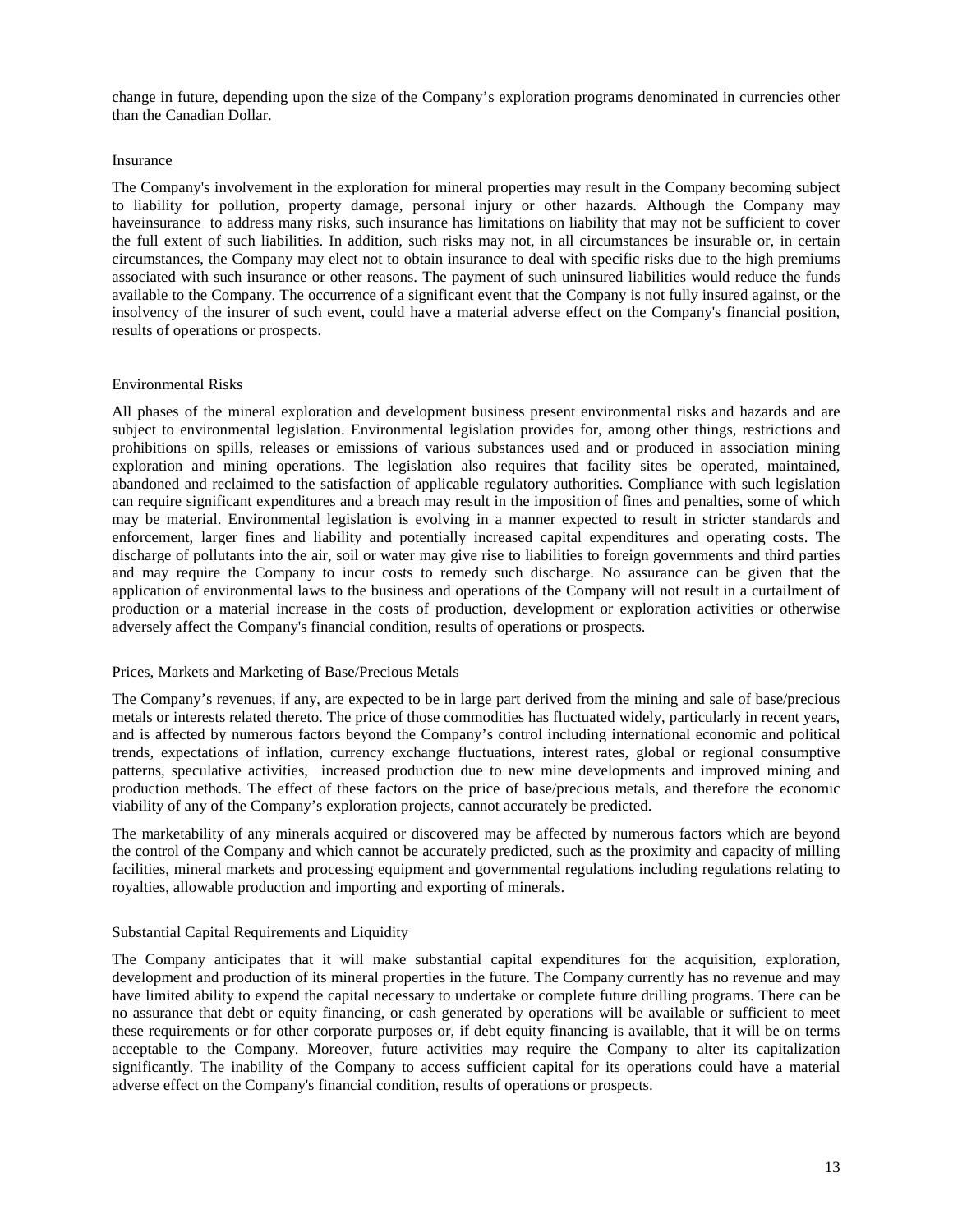Convertible Note Payable and Issuance of Debt

From time to time the Company may enter into transactions or activities that may be financed with debt which could impair the Company's ability to obtain additional financing in the future. On August 31, 2011, the Company closed a \$1,000,000 private placement of a convertible note with Anglo-Celtic Exploration Ltd. ("Anglo Celtic"), a private company controlled by a director of the Company. The term of the loan is for two years, to August 31, 2013. If the Company fails to repay the loan in full by August 31, 2012 or if the Company and Anglo-Celtic amend or renegotiate the terms of the loan in future, Anglo-Celtic will have the right to convert the principal amount of the note into both common shares and an equal number of warrants, such warrants being exercisable until the August 31, 2013 due date. The inability of the Company to access sufficient capital for the repayment of the convertible note could have a material effect on the Company's financial condition, results of operations or prospects.

# **Outstanding Share Data**

The Company's authorized capital is unlimited common shares without par value. As at August 24, 2012, there were 52,758,378 common shares issued and outstanding. As at August 24, 2012 the Company had the following options outstanding:

|         | Number of<br><b>Shares</b> | Exercise<br>Price | Number of<br><b>Shares</b><br>Vested | <b>Expiry Date</b> |  |
|---------|----------------------------|-------------------|--------------------------------------|--------------------|--|
| Options |                            |                   |                                      |                    |  |
|         | 1,180,000                  | 0.20              | 1,180,000                            | June 4, 2014       |  |
|         | 200,000                    | 0.30              | 200,000                              | September 2, 2014  |  |
|         | 1,000,000                  | 0.20              | 750,000                              | March 7, 2016      |  |
|         | 770,000                    | 0.20              | 385,000                              | May 12, 2016       |  |
|         | 170,000                    | 0.20              | 85,000                               | November 3, 2016   |  |
|         | 3,320,000                  |                   |                                      |                    |  |

In addition, the Company has a \$1,000,000 convertible note payable outstanding that can be converted into 4,000,000 common shares at a price of \$0.25 per share.

### **Transactions with Related Parties**

Balances and transactions between the Company and its subsidiary have been eliminated on consolidation and are not disclosed in this note. Details of the transactions between the Company and other related parties are disclosed below.

a) *Related party transactions* 

Certain companies which have an officer and/or director or former officer and/or director in common and render services or are charged for certain services as follows:

|                                      | Nature of transactions            |
|--------------------------------------|-----------------------------------|
| Anglo-Celtic Exploration Ltd.        | Interest and consulting           |
| Strongbow Exploration Inc.           | Exploration and administration    |
| <b>Stornoway Diamond Corporation</b> | Administration                    |
| International Northair Mines Ltd.    | Accounting and corporate services |

The Company incurred the following transactions in the normal course of operations in connection with companies which have an officer and/or director in common or with a company in which an officer of the Company is a partner.

a) During the year ended April 30, 2012, the Company paid or accrued \$125,888 (2011 - \$129,210) for shared technical services and rent to a company with common directors.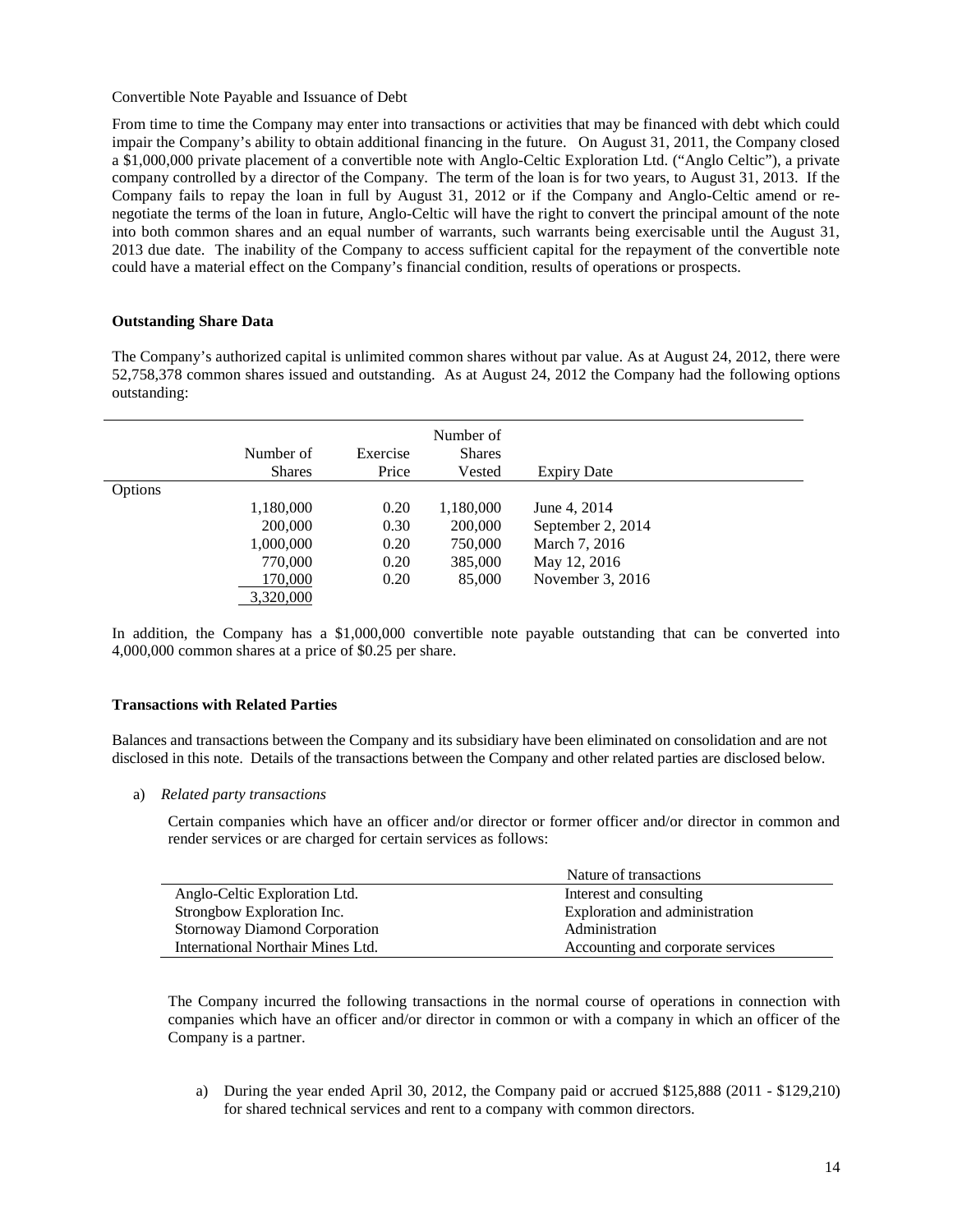- b) During the year ended April 30, 2012, the Company paid or accrued \$12,945 (2011 \$23, 451) for shared administrative and accounting services to a company with a former officer.
- c) During the year ended April 30, 2012, the Company paid or accrued consulting fees of \$269,166 (2011- \$150,833) to a company controlled by a director. These amounts are included in salaries described below.
- d) Included in prepaid expenses as at April 30, 2012 is \$Nil (2011- \$10,000) paid to the former president of the Company for future services.
- e) During the year ended April 30, 2012 the Company paid \$4,015 (2011- \$1,338) for office rent to a company controlled by a director.
- f) Amounts due to related parties of \$132,008 (2011- \$69,498) are owing to companies with an officer/director in common, officers and a former officer.

 The remuneration of directors and key management personnel during the year ended April 30, 2012 was as follows:

|                                                            | <b>April 30, 2012</b>    | April 30, 2011    |
|------------------------------------------------------------|--------------------------|-------------------|
| Salaries <sup>1</sup><br>Share-based payments <sup>2</sup> | \$<br>269,166<br>138,309 | 150,833<br>62,013 |
| Total                                                      | \$<br>407,475            | 212,846           |

1 – When key management is working specifically on mineral properties their time is capitalized against the mineral property.

2 – Share-based payments are the fair value of options that have been granted to directors and key management personnel.

### **Commitments/Convertible Note Payable**

On August 31, 2011, the Company closed a \$1,000,000 private placement of a convertible promissory note with Anglo-Celtic Exploration Ltd. ("Anglo Celtic"), a private company controlled by D. Grenville Thomas, who is a director of the Company. The private placement consists of a convertible note, structured as an unsecured, interest bearing loan of \$1,000,000. Anglo-Celtic may convert at any time all or a portion of the principal amount outstanding into common shares of the Company at \$0.25 per share, which would result in the issuance of up to 4,000,000 common shares if the entire principal amount is converted. The loan bears interest at the Royal Bank Prime Rate plus 400 basis points. The loan accrues interest to the date of repayment; interest is calculated and accrued on a monthly basis.

The term of the loan is for two years, to August 31, 2013. Anglo-Celtic did not receive any warrants upon issuance of the convertible note, however, if the Company fails to repay the loan in full by August 31, 2012 or if the Company and Anglo-Celtic amend or re-negotiate the terms of the loan in future, Anglo-Celtic will have the right to convert the principal amount of the note into both common shares and an equal number of warrants, such warrants being exercisable until the August 31, 2013 due date.

The convertible note has been segregated into its respective debt and equity components on the date of issuance. The debt component, representing the fair value of the liability at inception, is recorded as a long-term liability. The remaining component, representing the residual value ascribed to the holder's option to convert the principal balance into common shares, is classified in shareholders equity as "equity component of convertible note".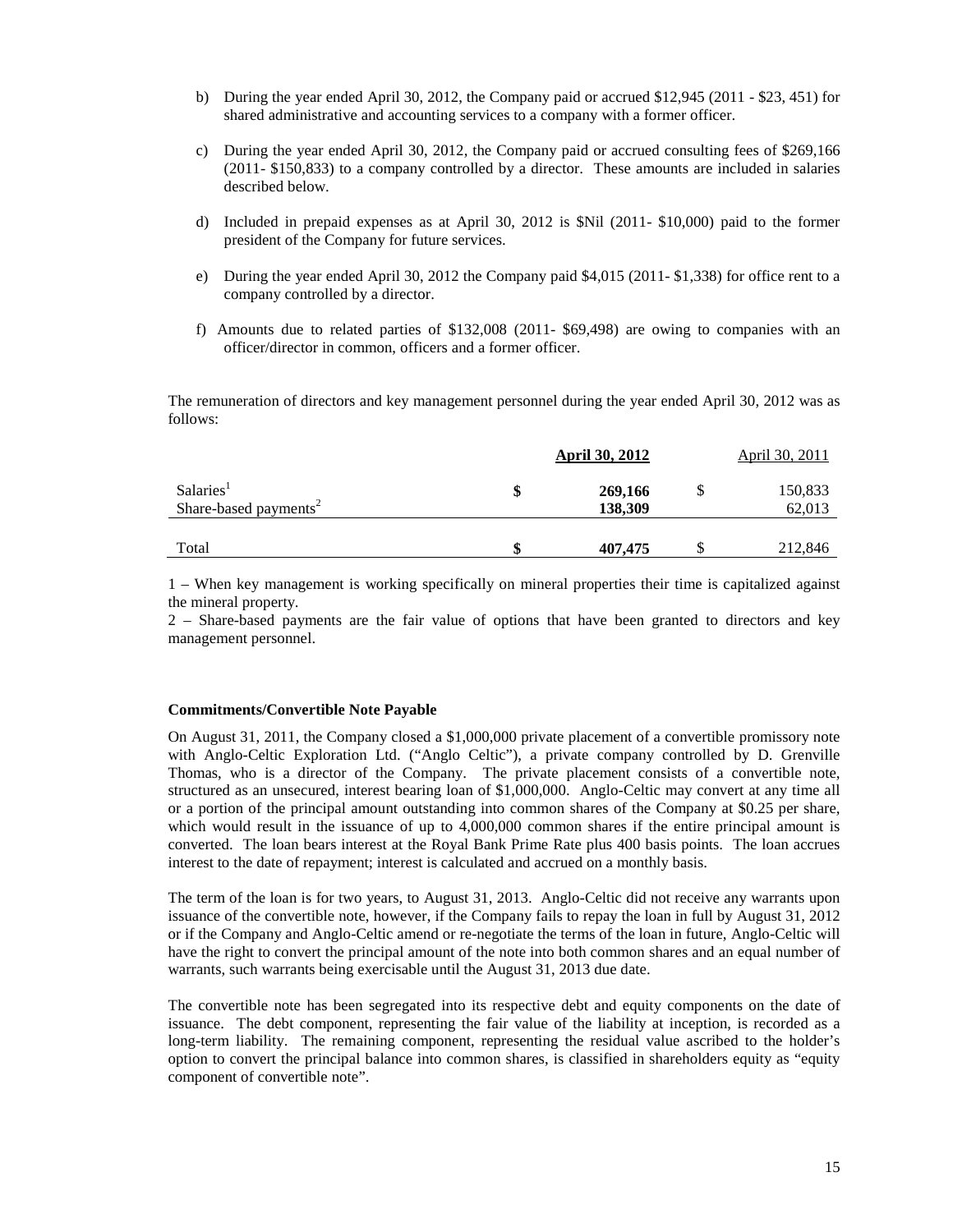Over the term of the note, the debt component will be accreted to the face value of the note by the recording of additional interest expense. The liability component was estimated using a discount role of 15%

|                                           |  | April 30, 2011 |    |
|-------------------------------------------|--|----------------|----|
| Principal amount                          |  | 1,000,000      | J. |
| Less equity component of convertible note |  | (137,996)      |    |
| Accrued interest                          |  | 46,667         |    |
| Accretion                                 |  | 39.534         |    |
| Liability component                       |  | 948,205        | -  |

### **CHANGES IN ACCOUNTING POLICIES AND CRITICAL ACCOUNTING ESTIMATES, JUDGMENTS AND ASSUMPTIONS**

### **Nature and continuance of operations**

The Company is in the process of acquiring and exploring its exploration and evaluation assets and has not yet determined whether these properties contain reserves that are economically recoverable. These financial statements have been prepared on the assumption that the Company is a going concern, meaning that it will continue in operation for the foreseeable future and will be able to realize assets and discharge liabilities in the normal course of operations. At April 30, 2012, the Company has a deficit of \$12,238,565, a \$233,375 shareholders' deficiency and no current source of revenue. The Company's continuation as a going concern is dependent on it's' ability to raise funds sufficient to meet current and future obligations. Management plans to raise additional funds through private placement financings. There can be no assurances that management's plans for the Company will be successful. These material uncertainties may cast significant doubt upon the Company's ability to continue as a going concern. These financial statements do not include any adjustments to the recoverability and classification of assets and liabilities that might be necessary, should the Company be unable to continue as a going concern.

### **Significant accounting policies**

The April 30, 2012 Management Discussion and Analysis should be read in conjunction with the audited annual financial statements of the Company for a listing of the Company's significant accounting policies.

### **Significant accounting estimates and judgments**

The preparation of financial statements requires management to make judgments, estimates and assumptions that affect the application of policies and reported amounts of assets and liabilities, profit and expenses. The estimates and associated assumptions are based on historical experience and various other factors that are believed to be reasonable under the circumstances, the results of which form the basis of making the judgments about carrying values of assets and liabilities that are not readily apparent from other sources. Actual results may differ from these estimates. The estimates and underlying assumptions are reviewed on an ongoing basis. Revisions to accounting estimates are recognized in the period in which the estimate is revised if the revision affects only that period or in the period of the revision and future periods if the revision affects both current and further periods if the review affects both current and future periods.

### **Critical accounting estimates**

Significant assumptions relate to, but are not limited to, the following:

- The carrying value and the recoverability of exploration and evaluation assets, which are included in the statements of financial position;
- Environmental rehabilitation is calculated using available market factors;
- The inputs used in accounting for share-based payment expense which is included in the statement of comprehensive loss. These estimates are derived using the Black-scholes option pricing model or are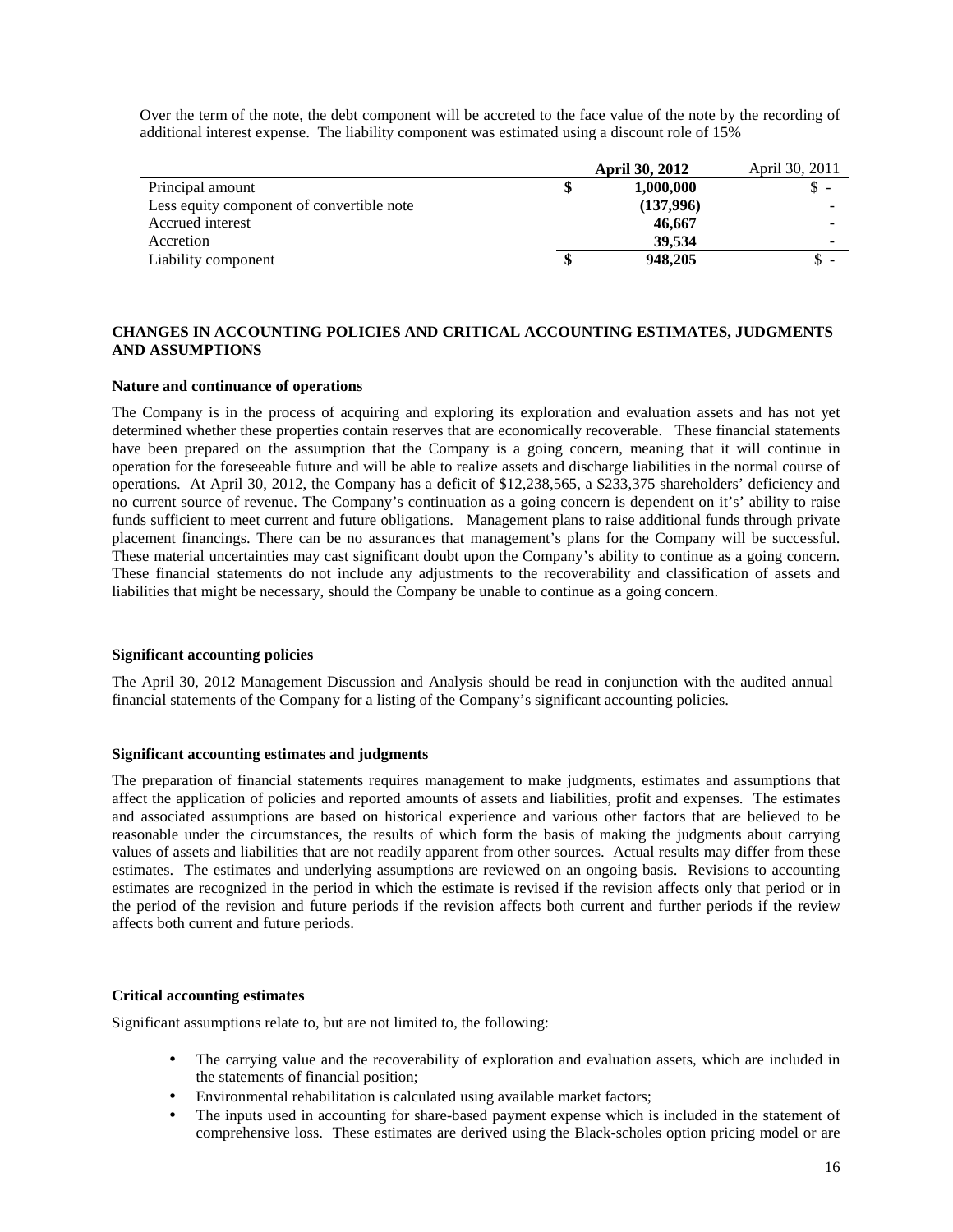based on the value of comparable goods and services. Inputs are determined using readily available market data.

- The inputs used in determining the liability and equity components of the convertible note.
- The recognition of deferred tax assets is determined on whether it is more probable than not that these assets will be recovered.

The estimates and underlying assumptions are reviewed on an ongoing basis. Revisions to accounting estimates are recognized in the period of the revision and future periods if the revision affects both current and future periods.

### **New standards not yet adopted**

The following new standards, amendments to standards and interpretations have been issued but are not effective during the year ended April 30, 2012:

- IFRS 9 New financial instruments standard that replaces IAS 39 for classification and measurement of financial assets<sup>(iii)</sup>
- IFRS 10 New standard to establish principles for the presentation and preparation of consolidated financial statements when an entity controls multiple entities $<sup>(i)</sup>$ </sup>
- IFRS 11 New standard to account for the rights and obligations in accordance with a joint agreement<sup>(i)</sup>
- IFRS 12 New standard for the disclosure of interests in other entities not within the scope of IFRS  $9/IAS$  39<sup>(1)</sup>
- IFRS 13 New standard on the measurement and disclosure of fair value<sup>(i)</sup>
- IAS 1 Presentation of other comprehensive income<sup>(ii)</sup>
- (Amendment)
- IAS 28 (Amendment) New standard issued that supercedes IAS 28 (2003) to prescribe the accounting for investments in associates and joint ventures $($ i)
	- i) Effective for annual periods beginning on or after January 1, 2013
	- ii) Effective for annual periods beginning on or after July 1, 2012
	- iii) Effective for annual periods beginning on or after January 1, 2015

The Company anticipates that the application of these standards, amendments and interpretations will not have a material impact on the results and financial position of the Company.

### **Changes in accounting policies**

Transition to International Financial Reporting Standards

The Accounting Standards Board confirmed in February 2008 that International Financial Reporting Standards (IFRS) will replace Canadian generally accepted accounting principles for publicly accountable enterprises for financial periods beginning on or after January 1, 2011. The Company adopted IFRS with a transition date of May 1, 2010.

The effect of the Company's transition to IFR, is summarized below. IFRS 1, First-time Adoption of International Financial Reporting Standards IFRS 1 sets forth guidance for the initial adoption of IFRS. Under IFRS 1 the standards are applied retrospectively at the transitional statement of financial position date with all adjustment to assets and liabilities taken to retained earnings unless certain exemptions are applied. The Company has applied the following exemptions to its opening statement of financial position dated May 1, 2010:

### **a)** Business Combinations

IFRS 1 indicates that a first-time adopter may elect not to apply IFRS 3, Business Combinations retrospectively to business combinations that occurred before the date of transition to IFRS. The Company has chosen this election and will apply IFRS 3 to business combinations prospectively from the Transition Date.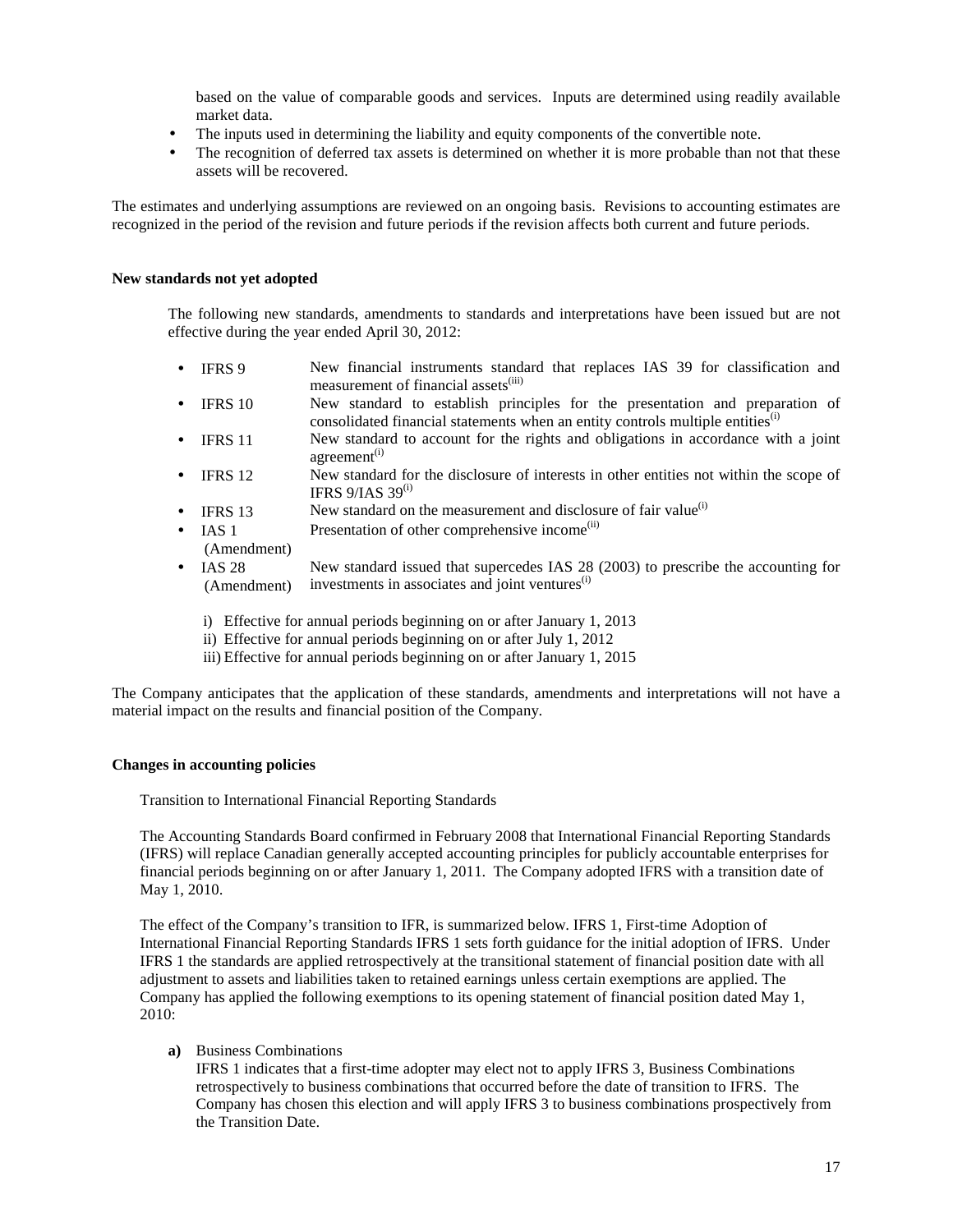**b)** Share-based Payment Transactions

IFRS 1 encourages, but does not require, first-time adopters to apply IFRS 2 Share-based Payment to equity instruments that were granted on or before November 7, 2002, or equity instruments that were granted subsequent to November 7, 2002 and vested before the later of the date of transition to IFRS and January 1, 2005. The Company has chosen to only apply IFRS 2 to equity instruments granted after November 7, 2002 which have not vested as of the Transition Date.

**c)** Estimates

In accordance with IFRS 1, an entity's estimates under IFRS at the date of transition to IFRS must be consistent with estimates made for the same date under previous GAAP, unless there is objective evidence that those estimates were in error. The Company's IFRS estimates as of May 1, 2010 are consistent with its Canadian GAAP estimates for the same date.

**d)** Reclassification within Equity Section As at May 1, 2010 the GAAP "contributed surplus" account was reclassified to "share-based payment reserve" as terminologies differ under IFRS.

The May 1, 2010 Canadian GAAP statement of financial position has been reconciled to IFRS as follows:

|                                                | May 1, 2010     |               |                                    |               |               |
|------------------------------------------------|-----------------|---------------|------------------------------------|---------------|---------------|
|                                                | Canadian GAAP   |               | Effect of<br>transition<br>to IFRS |               | <b>IFRS</b>   |
| <b>ASSETS</b>                                  |                 |               |                                    |               |               |
| <b>Current assets</b>                          |                 |               |                                    |               |               |
| Cash                                           | \$<br>1,126,124 | <sup>\$</sup> |                                    | $\mathbb{S}$  | 1,126,124     |
| Receivables                                    | 2,021           |               |                                    |               | 2,021         |
| Prepaid expenses                               | 25,014          |               |                                    |               | 25,014        |
|                                                | 1,153,159       |               |                                    |               | 1,153,159     |
| Equipment                                      | 2,264           |               |                                    |               | 2,264         |
| Exploration and evaluation assets <sup>1</sup> | 2,207,651       |               | (56, 537)                          |               | 2,151,114     |
|                                                |                 |               |                                    |               |               |
|                                                | \$<br>3,363,074 | \$            | (56, 537)                          | $\sqrt$       | 3,306,537     |
| <b>LIABILITIES</b>                             |                 |               |                                    |               |               |
| <b>Current liabilities</b>                     |                 |               |                                    |               |               |
| Accounts payable and accrued liabilities       | \$<br>115,227   | $\mathcal{S}$ |                                    | $\mathcal{S}$ | 115,227       |
| Due to related parties                         | 76,610          |               |                                    |               | 76,610        |
|                                                | 191,837         |               |                                    |               | 191,837       |
| <b>SHAREHOLDERS' EQUITY</b>                    |                 |               |                                    |               |               |
| Capital Stock <sup>3</sup>                     | 8,755,602       |               | 978,667                            |               | 9,734,269     |
| Share-based payment reserve <sup>2</sup>       | 607,963         |               | 66,680                             |               | 674,643       |
| Deficit                                        | (6,192,328)     |               | (1, 101, 884)                      |               | (7, 294, 212) |
|                                                | 3,171,237       |               | (56, 537)                          |               | 3,114,700     |
|                                                | \$<br>3,363,074 | \$            | (56, 537)                          | \$            | 3,306,537     |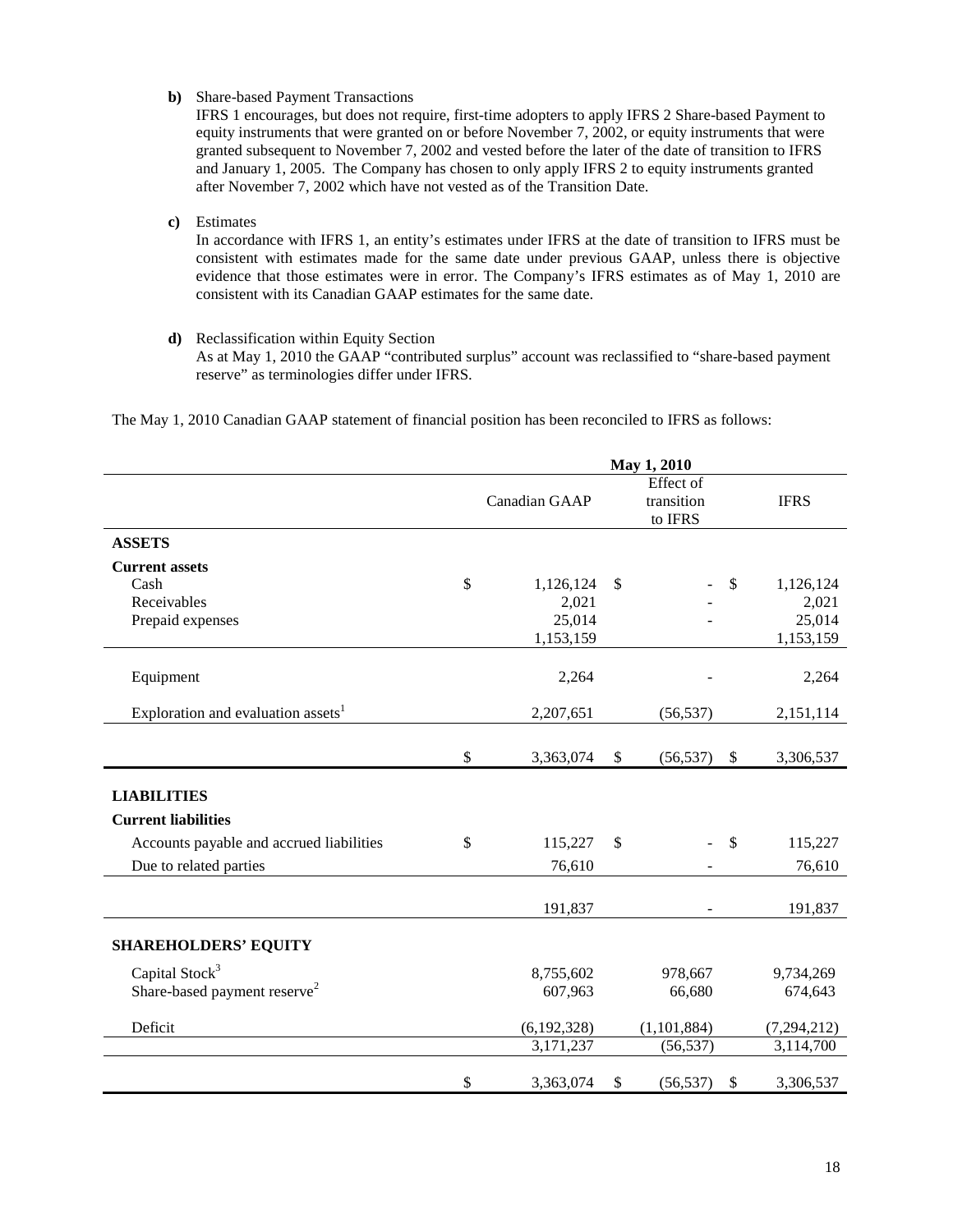|                                            | May 1, 2010 |               |    |                              |      |             |
|--------------------------------------------|-------------|---------------|----|------------------------------|------|-------------|
|                                            |             |               |    | Effect of                    |      |             |
|                                            |             | Canadian GAAP |    | transition to<br><b>IFRS</b> |      | <b>IFRS</b> |
| Gold and Base Metal Properties, NWT, Yukon |             |               |    |                              |      |             |
| and Nunavut                                |             |               |    |                              |      |             |
| <b>Exploration costs</b>                   | \$          | 31,523        | \$ | (26,078)                     | \$   | 5,445       |
| Acquisition costs                          |             | 352,982       |    |                              |      | 352,982     |
| Geological and assays                      |             | 1,449         |    |                              |      | 1,449       |
| Office and salaries                        |             | 20,948        |    | (11, 924)                    |      | 9,024       |
|                                            |             | 406,902       |    | (38,002)                     |      | 368,900     |
| Lithium Properties, NWT and Nunavut        |             |               |    |                              |      |             |
| <b>Exploration costs</b>                   |             | 702,769       |    |                              |      | 702,769     |
| Acquisition costs                          |             | 71,888        |    |                              |      | 71,888      |
| Geological and assays                      |             | 18,909        |    |                              |      | 18,909      |
| Office and salaries                        |             | 62,402        |    |                              |      | 62,402      |
|                                            |             | 855,968       |    |                              |      | 855,968     |
| Lithium Properties, USA                    |             |               |    |                              |      |             |
| <b>Exploration costs</b>                   |             | 336,900       |    | (4,054)                      |      | 332,846     |
| Acquisition costs                          |             | 212,505       |    | (9,059)                      |      | 203,446     |
| Geological and assays                      |             | 13,015        |    |                              |      | 13,015      |
| Office and salaries                        |             | 94,223        |    | (5,422)                      |      | 88,801      |
|                                            |             | 656,643       |    | (18, 535)                    |      | 638,108     |
| Diamond Properties, NWT and Nunavut        |             |               |    |                              |      |             |
| <b>Exploration</b> costs                   |             | 39,238        |    |                              |      | 39,238      |
| Acquisition costs                          |             | 14,326        |    |                              |      | 14,326      |
| Geological and assays                      |             | 146,928       |    |                              |      | 146,928     |
| Office and salaries                        |             | 87,646        |    |                              |      | 87,646      |
|                                            |             | 288,138       |    |                              |      | 288,138     |
| <b>TOTAL</b>                               | \$          | 2,207,651     | \$ | (56, 537)                    | $\$$ | 2,151,114   |

The May 1, 2010 Canadian GAAP Mineral Property Schedule has been reconciled to IFRS as follows: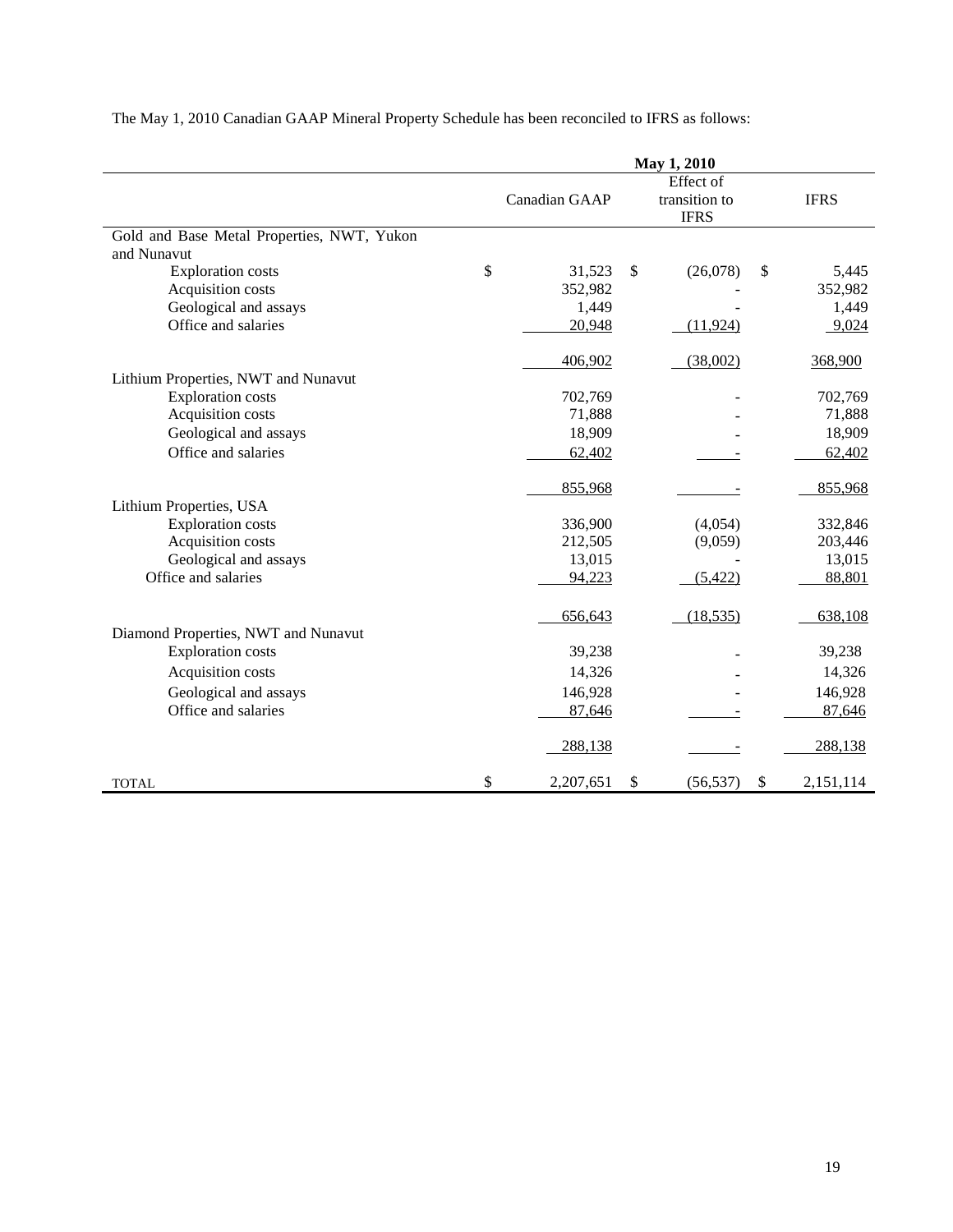| The April 30, 2011 Canadian GAAP statement of financial position has been reconciled to IFRS |  |
|----------------------------------------------------------------------------------------------|--|
| as follows:                                                                                  |  |

|                                                  |               | April 30, 2011          |               |                                           |        |                |
|--------------------------------------------------|---------------|-------------------------|---------------|-------------------------------------------|--------|----------------|
|                                                  |               | Canadian<br><b>GAAP</b> |               | Effect of<br>transition to<br><b>IFRS</b> |        | <b>IFRS</b>    |
| <b>ASSETS</b>                                    |               |                         |               |                                           |        |                |
| <b>Current assets</b>                            |               |                         |               |                                           |        |                |
| Cash                                             | $\mathbb{S}$  | 671,960                 | \$            |                                           | \$     | 671,960        |
| Receivables                                      |               | 132,785                 |               |                                           |        | 132,785        |
| Prepaid expenses                                 |               | 32,267                  |               |                                           |        | 32,267         |
|                                                  |               | 837,012                 |               |                                           |        | 837,012        |
| Equipment                                        |               | 1,585                   |               |                                           |        | 1,585          |
| Exploration and evaluation assets $1$            |               | 857,897                 |               | (38,002)                                  |        | 819,895        |
|                                                  | $\mathcal{S}$ | 1,696,494               | $\mathcal{S}$ | (38,002)                                  | $\$\,$ | 1,658,492      |
| <b>LIABILITIES</b><br><b>Current liabilities</b> |               |                         |               |                                           |        |                |
| Accounts payable and accrued liabilities         | $\mathbb{S}$  | 59,947                  | $\mathbb{S}$  |                                           | \$     | 59,947         |
| Due to related parties                           |               | 69,498                  |               |                                           |        | 69,498         |
|                                                  |               | 129,445                 |               |                                           |        | 129,445        |
| <b>SHAREHOLDERS' EQUITY</b>                      |               |                         |               |                                           |        |                |
| Capital stock $3$                                |               | 9,765,706               |               | 1,181,730                                 |        | 10,947,436     |
| Share-based payment reserve <sup>2</sup>         |               | 702,933                 |               | 33,456                                    |        | 736,389        |
| Deficit                                          |               | (8,901,590)             |               | (1,253,188)                               |        | (10, 154, 778) |
|                                                  |               | 1,567,049               |               | (38,002)                                  |        | 1,529,047      |
|                                                  | \$            | 1,696,494               | \$            | (38,002)                                  | \$     | 1,658,492      |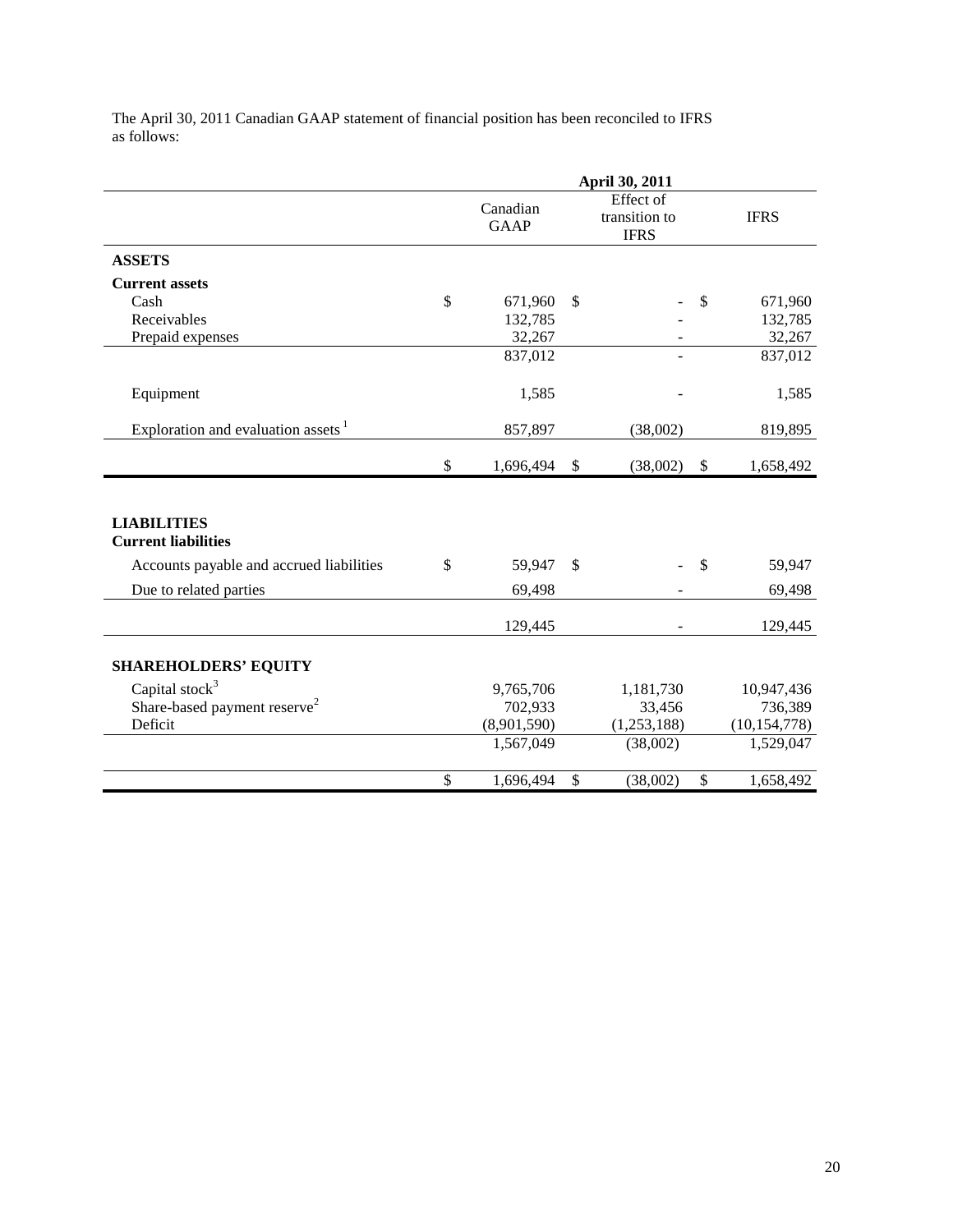The April 30, 2011 Canadian GAAP Mineral Property Schedule has been reconciled to IFRS as follows:

|                                      | April 30, 2011 |               |              |                                           |    |             |
|--------------------------------------|----------------|---------------|--------------|-------------------------------------------|----|-------------|
|                                      |                | Canadian GAAP |              | Effect of<br>transition to<br><b>IFRS</b> |    | <b>IFRS</b> |
| Gold and Base Metal Properties, NWT, |                |               |              |                                           |    |             |
| <b>Yukon and Nunavut</b>             |                |               |              |                                           |    |             |
| <b>Exploration costs</b>             | \$             | 49,072        | $\mathbb{S}$ | (26,078)                                  | \$ | 22,994      |
| Acquisition costs                    |                | 136,283       |              |                                           |    | 136,283     |
| Geological and assays                |                | 6,561         |              |                                           |    | 6,561       |
| Office and salaries                  |                | 32,413        |              | (11, 924)                                 |    | 20,489      |
| Lithium Properties, Nunavut and NWT  |                | 224,329       |              | (38,002)                                  |    | 186,327     |
| <b>Exploration costs</b>             |                | 39,708        |              |                                           |    | 39,708      |
| Acquisition costs                    |                | 14,666        |              |                                           |    | 14,666      |
| Geological and assays                |                | 11,464        |              |                                           |    | 11,464      |
| Office and salaries                  |                | 9,973         |              |                                           |    | 9,973       |
|                                      |                |               |              |                                           |    |             |
|                                      |                | 75,811        |              |                                           |    | 75,811      |
| Diamond Properties, NWT and Nunavut  |                |               |              |                                           |    |             |
| <b>Exploration costs</b>             |                | 252,487       |              |                                           |    | 252,487     |
| Acquisition costs                    |                | 22,364        |              |                                           |    | 22,364      |
| Geological and assays                |                | 153,264       |              |                                           |    | 153,264     |
| Office and salaries                  |                | 129,642       |              |                                           |    | 129,642     |
|                                      |                | 557,757       |              |                                           |    | 557,757     |
| <b>TOTAL</b>                         | \$             | 857,897       | \$           | (38,002)                                  | \$ | 819,895     |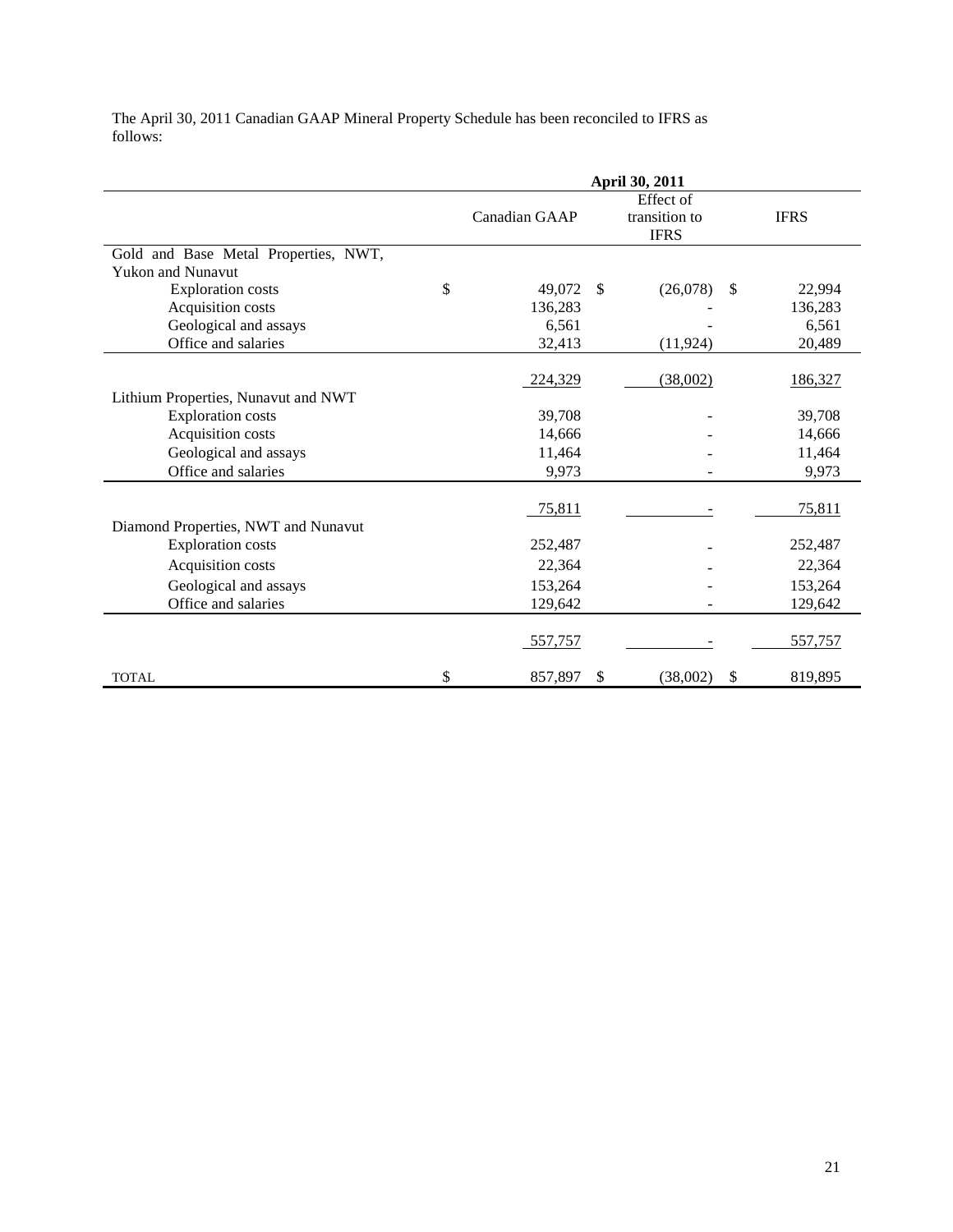|                                           | Year Ended April 30, 2011 |               |                                           |               |             |  |
|-------------------------------------------|---------------------------|---------------|-------------------------------------------|---------------|-------------|--|
|                                           | Canadian<br><b>GAAP</b>   |               | Effect of<br>transition to<br><b>IFRS</b> | <b>IFRS</b>   |             |  |
| <b>Expenses</b>                           |                           |               |                                           |               |             |  |
| Advertising, promotion and travel         | \$<br>172,638             | <sup>\$</sup> |                                           | <sup>\$</sup> | 172,638     |  |
| Consulting                                | 176,333                   |               |                                           |               | 176,333     |  |
| Depreciation                              | 679                       |               |                                           |               | 679         |  |
| Office, miscellaneous and rent            | 86,052                    |               |                                           |               | 86,052      |  |
| Professional fees                         | 79,968                    |               |                                           |               | 79,968      |  |
| Property investigation costs <sup>1</sup> |                           |               | 20,784                                    |               | 20,784      |  |
| Regulatory and filing fees                | 17,736                    |               |                                           |               | 17,736      |  |
| Salaries and benefits                     | 177,166                   |               |                                           |               | 177,166     |  |
| Share-based compensation <sup>2</sup>     | 121,270                   |               | (33,224)                                  |               | 88,046      |  |
| Loss before other items                   | (831, 842)                |               | 12,440                                    |               | (819, 402)  |  |
| Interest income                           | 6,810                     |               |                                           |               | 6,810       |  |
| Write-off of exploration and evaluation   |                           |               |                                           |               |             |  |
| assets <sup>1</sup>                       | (2,087,293)               |               | 39,319                                    |               | (2,047,974) |  |
| Future income tax recovery <sup>3</sup>   | 203,063                   |               | (203,063)                                 |               |             |  |
| Loss and comprehensive loss for the year  | \$<br>(2,709,262)         | \$            | (151, 304)                                | \$            | (2,860,566) |  |

The Canadian GAAP statement of loss and comprehensive loss for the year ending April 30, 2011 has been reconciled to IFRS as follows: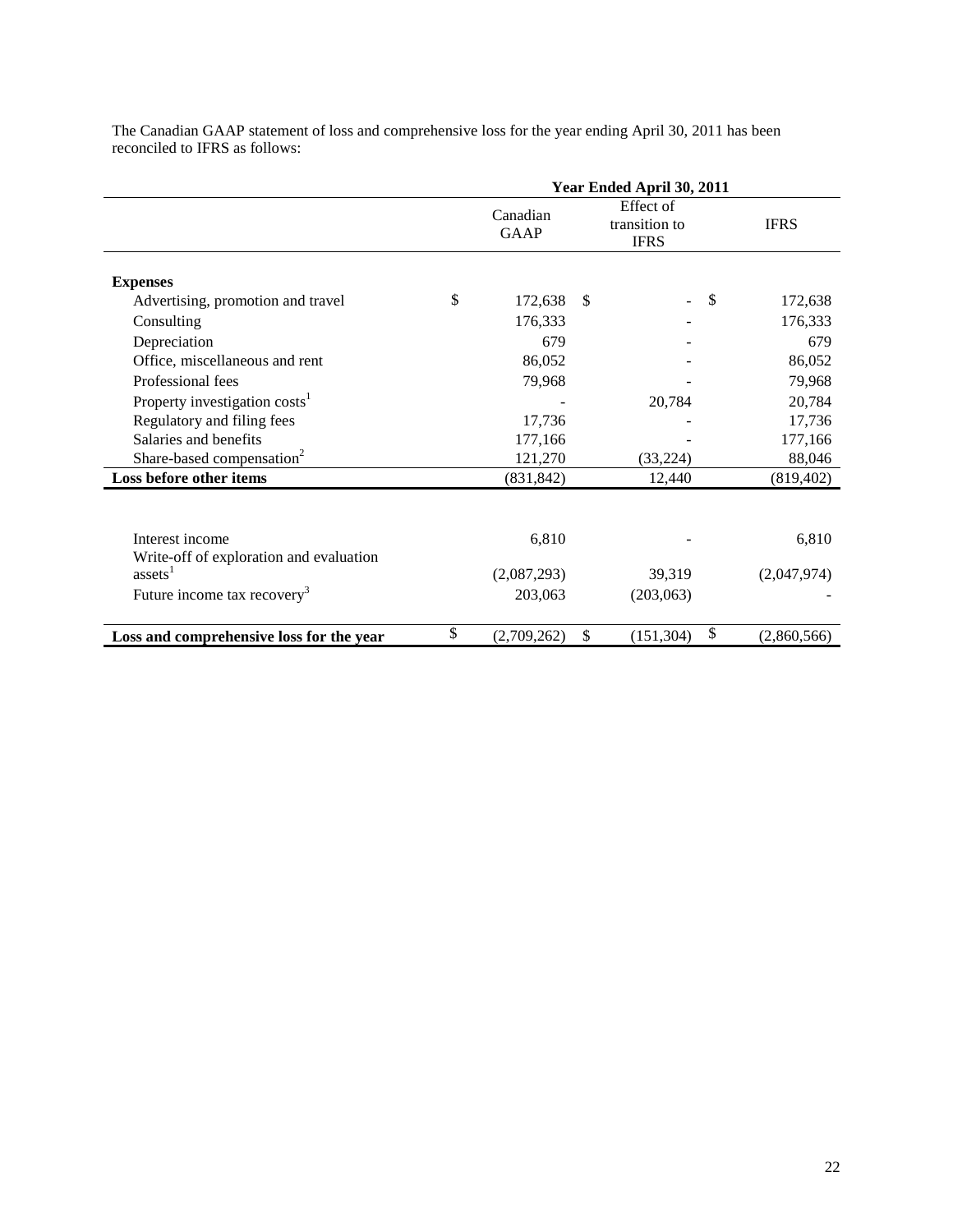The Canadian GAAP statement of cash flows for the year ending April 30, 2011 has been reconciled to IFRS as follows:

|                                                                                        | Canadian GAAP |             | Effect of<br>transition<br>to IFRS | <b>IFRS</b>   |
|----------------------------------------------------------------------------------------|---------------|-------------|------------------------------------|---------------|
| CASH FLOWS FROM OPERATING ACTIVITIES                                                   |               |             |                                    |               |
| Loss for the year                                                                      | \$            | (2,709,262) | \$(151,304)                        | \$(2,860,566) |
| Items not involving cash:                                                              |               |             |                                    |               |
| Depreciation                                                                           |               | 679         |                                    | 679           |
| Share-based compensation                                                               |               | 121,270     | (33, 224)                          | 88,046        |
| Future income tax recovery                                                             |               | (203,063)   | 203,063                            |               |
| Write-off of exploration and evaluation assets                                         |               | 2,087,293   | (39,319)                           | 2,047,974     |
| Changes in non-cash working capital items:                                             |               |             |                                    |               |
| Increase in receivables                                                                |               | (50, 852)   |                                    | (50, 852)     |
| Increase in prepaid expenses                                                           |               | (7,253)     |                                    | (7,253)       |
| Increase in accounts payable and accrued liabilities                                   |               | 3,774       |                                    | 3,774         |
| Decrease in due to related parties                                                     |               | (216)       |                                    | (216)         |
|                                                                                        |               |             |                                    |               |
| Net cash used in operating activities                                                  |               | (757, 630)  | (20, 784)                          | (778, 414)    |
| CASH FLOWS FROM INVESTING ACTIVITIES                                                   |               |             |                                    |               |
| Expenditures on exploration and evaluation assets, net                                 |               | (873, 401)  | 20,784                             | (852, 617)    |
|                                                                                        |               |             |                                    |               |
| Net cash used in investing activities                                                  |               | (873, 401)  | 20,784                             | (852, 617)    |
| <b>CASH FLOWS FROM FINANCING ACTIVITIES</b><br>Proceeds from issuance of capital stock |               | 1,220,650   |                                    | 1,220,650     |
| Share issue costs                                                                      |               | (43, 783)   |                                    | (43, 783)     |
|                                                                                        |               |             |                                    |               |
| Net cash provided by financing activities                                              |               | 1,176,867   |                                    | 1,176,867     |
| <b>CHANGE IN CASH DURING THE YEAR</b>                                                  |               | (454, 164)  |                                    | (454, 164)    |
| Cash, beginning of year                                                                |               | 1,126,124   |                                    | 1,126,124     |
| <b>CASH, END OF YEAR</b>                                                               | \$            | 671,960     | \$                                 | \$671,960     |
|                                                                                        |               |             |                                    |               |
| CASH PAID DURING THE YEAR FOR INTEREST                                                 | \$            |             | \$                                 | \$            |
| <b>CASH PAID DURING THE YEAR FOR INCOME TAXES</b>                                      | \$            |             | \$                                 | \$            |

(1) IFRS 6 requires all exploration and evaluation costs, incurred before a company has obtained legal rights to explore a specific area to be expensed in the year that they are incurred. Management has determined that under IFRS the Company's accounting policy for exploration and evaluation assets is that exploration expenditures should only be capitalized after the legal rights to explore the property have been obtained.

On transition to IFRS \$56,537 of capitalized mineral exploration costs existed at May 1, 2010 under GAAP which were capitalized before legal title was obtained. These costs have been derecognized and expensed in Deficit.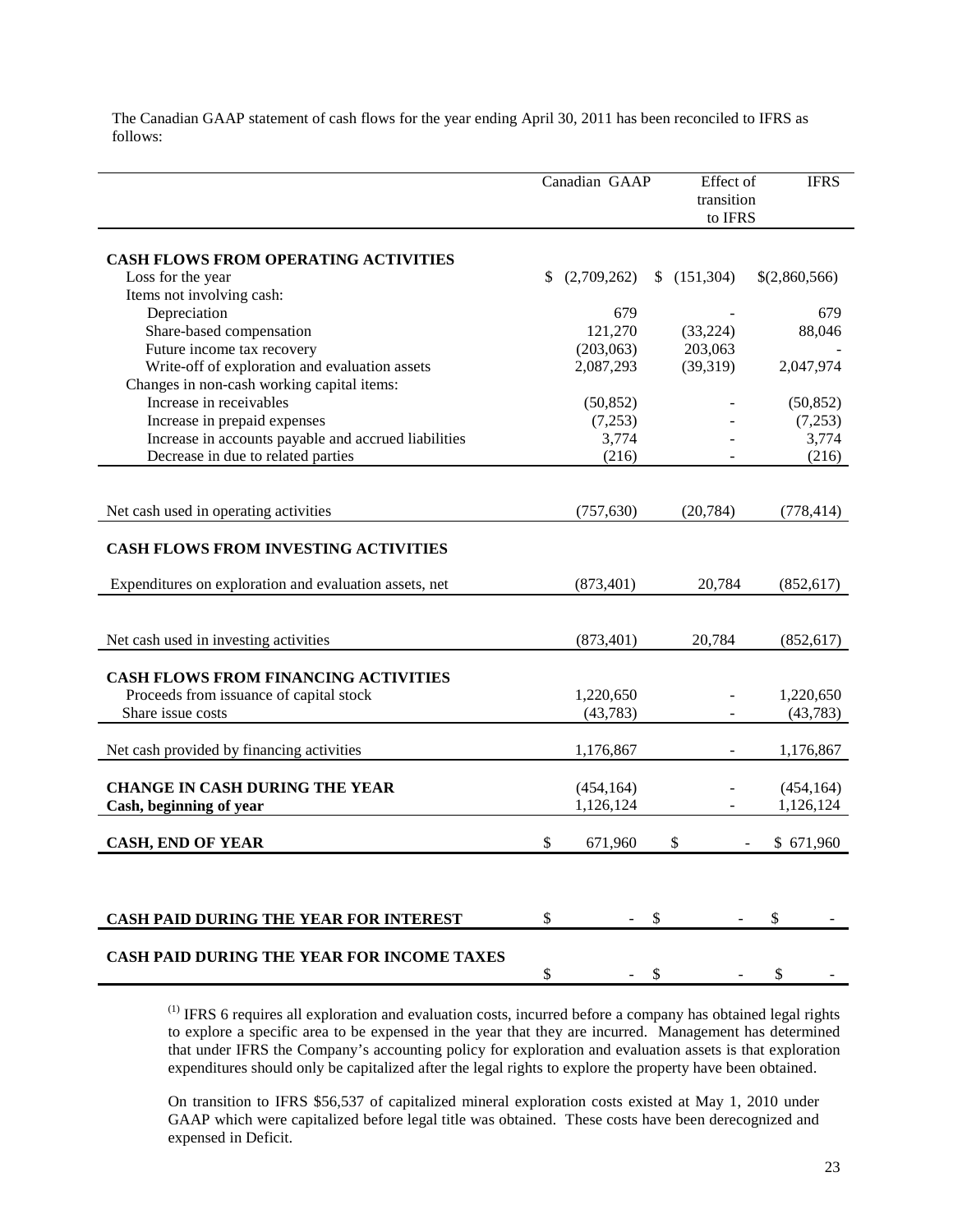$^{(2)}$  The accounting policy under IFRS 2 has been retrospectively applied to all equity instruments granted after November 7, 2002 and that have not vested at May 1, 2010.

IFRS 2 requires share-based payments to be fair valued at the grant date and charged through the statement of comprehensive loss over the vesting period using the graded method of vesting. The straight line method of amortization, used by the Company in accordance with Canadian GAAP, is disallowed. The expense of performance options under Canadian GAAP is typically recognized when the performance criteria are met and is often called "cliff vesting" where all of the expense is recognized upon satisfaction of the performance criteria. However, under IFRS the expense associated with performance options must be spread over the expected vesting period of the performance options.

 $<sup>(3)</sup>$  On transition to IFRS, future income tax recoveries previously recognized due to flow through share</sup> issuances need to be derecognized. Consequently on May 1, 2010, \$978,667 in future income tax recoveries related to prior years were reversed.

The Company has adopted a policy under IFRS where the proceeds from the offering are to be allocated between the sale of the shares and the sale of the income tax benefit. The allocation is made based on the difference between the quoted market price of the existing shares and the amount an investor pays for the flow-through shares. This flow-through premium is recorded as a liability that is reduced when qualifying flow-through expenditures are incurred. The reduction of the flow-through liability is recognized as other income.

### **FINANCIAL INSTRUMENTS AND RISK MANAGEMENT**

Financial instruments measured at fair value are classified into one of three levels in the fair value hierarchy according to the relative reliability of the inputs used to estimate the fair values. The three levels of the fair value hierarchy are:

- Level 1 Unadjusted quoted prices in active markets for identical assets or liabilities;
- Level 2 Inputs other than quoted prices that are observable for the asset or liability either directly or indirectly; and
- Level 3 Inputs that are not based on observable market data.

The Company's financial instruments consist of cash, marketable securities, receivables, accounts payable and accrued liabilities, due to related parties and a convertible note. Cash is carried at fair value using a level 1 fair value measurement. The carrying value of receivables, accounts payable and accrued liabilities and due to related parties approximate their fair values due to their immediate or short-term maturity. Marketable securities are recorded at fair value based on the quoted market prices in active markets at the balance sheet date, which is consistent with level 1 of the fair value hierarchy. The Company's convertible note is a compound financial instrument that contains a liability component and an equity component, being the conversion feature on the note. The fair value of the liability component is determined first with any residual value allocated to the equity component. The fair value of the liability component was determined using a level 3 fair value measurement. Over the term of the convertible note, the liability amount will increase to the face value of the convertible note through the accretion of interest.

The Company is exposed to a variety of financial risks by virtue of its activities, including credit risk, interest rate risk, liquidity risks, foreign currency risk, and equity market risk. The Company's objective with respect to risk management is to minimize potential adverse effects on the Company's financial performance. The Board of Directors provides direction and guidance to management with respect to risk management. Management is responsible for establishing controls and procedures to ensure that financial risks are mitigated to acceptable levels.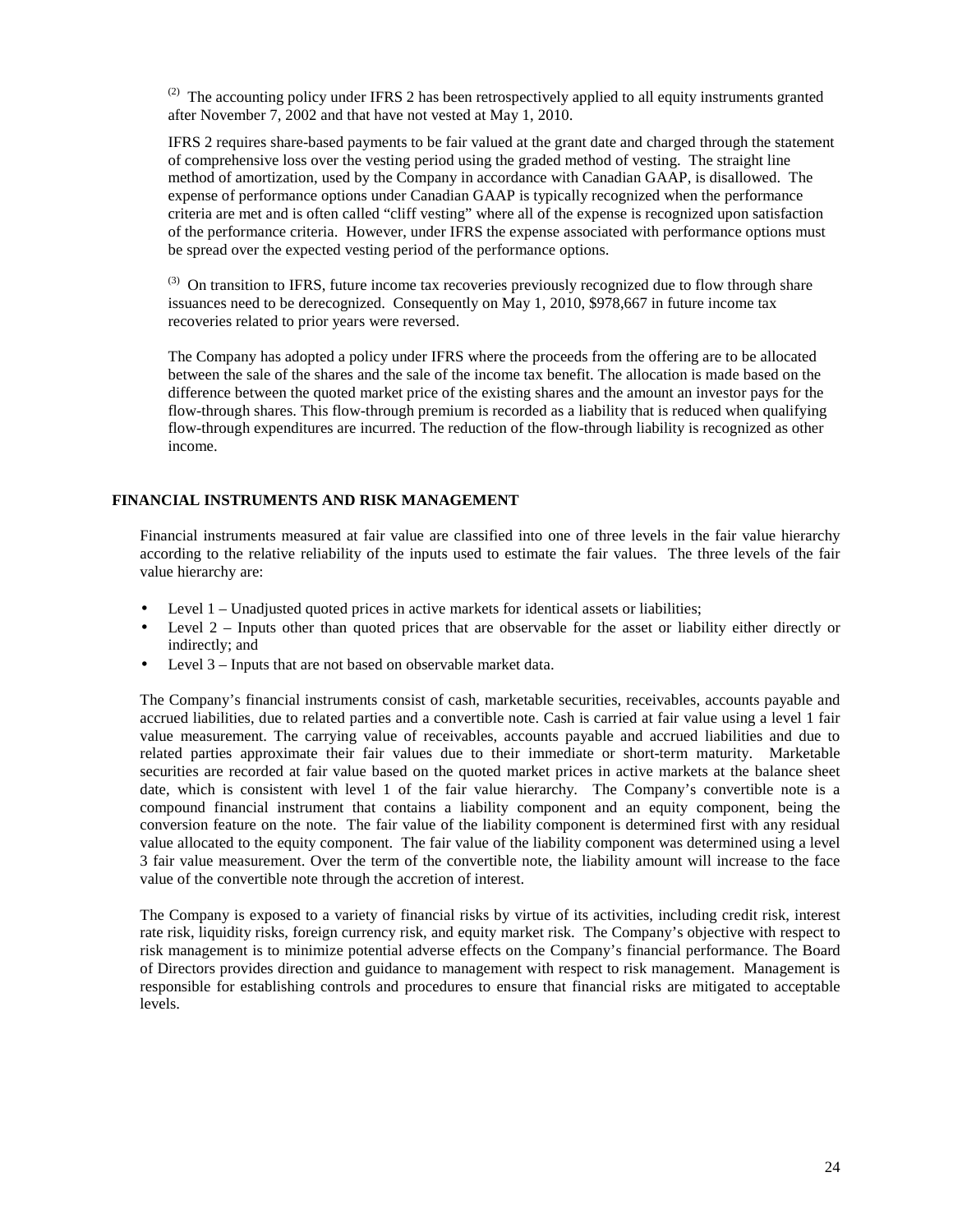### Credit risk

Credit risk is the risk of financial loss to the Company if a counter-party to a financial instrument fails to meet its contractual obligations. The Company manages credit risk by investing its excess cash in short-term investments with investment grade ratings, issued by a Canadian chartered bank. The Company's receivables consist primarily of sales tax receivables due from the federal government and receivables from companies with which the Company has exploration agreements or options. The maximum exposure to credit risk at the reporting date is the carrying value of the Company's receivables and cash.

### Interest rate risk

Interest rate risk is the risk that the fair value or future cash flows of a financial instrument will fluctuate because of changes in market interest rates. Financial assets and liabilities with variable interest rates expose the Company to interest rate risk with respect to its cash flow. It is management's opinion that the Company is not exposed to significant interest rate risk.

### Liquidity risk

Liquidity risk is the risk that the Company will not be able to meet its obligations as they become due. The Company's ability to continue as a going concern is dependent on management's ability to raise the funds required through future equity financings, asset sales or exploration option agreements, or a combination thereof. The Company has no regular cash flow from its operating activities. The Company manages its liquidity risk by forecasting cash flow requirements for its planned exploration and corporate activities and anticipating investing and financing activities. Management and the Board of Directors are actively involved in the review, planning and approval of annual budgets and significant expenditures and commitments. Failure to realize additional funding could cast significant doubt on the Company's ability to continue as a going concern. As at April 30, 2012, the Company had cash of \$47,318 available to settle current liabilities of \$176,744.

### Foreign Currency Risk

 The Company has exposure to foreign currency risk through its exploration activities outside of Canada, however, the majority of its assets and liabilities are denominated in Canadian dollars. The Company's exploration activities and any related land tenure expense outside Canada could make it subject to foreign currency fluctuations, which may affect the Company's financial position, and cash flows. During the year ended April 30, 2012, the Company wound up its operations in the United States, however, its material business expenses in South America have been denominated in U. S. dollar and as such, the Company has been affected by changes in exchange rates between the Canadian Dollar and the US dollar. The Company does not presently invest in foreign currency contracts to mitigate this risk. It is management's opinion that the Company is not exposed to significant foreign currency risk arising from these financial instruments. At April 30, 2012, the Company had ceased operations in the United States

### Equity market risk

The Company is exposed to equity price risk arising from its marketable securities, which are classified as available-for- sale. The Company plans to sell its marketable securities as market conditions permit, or as is required to finance the Company's operations from time-to-time.